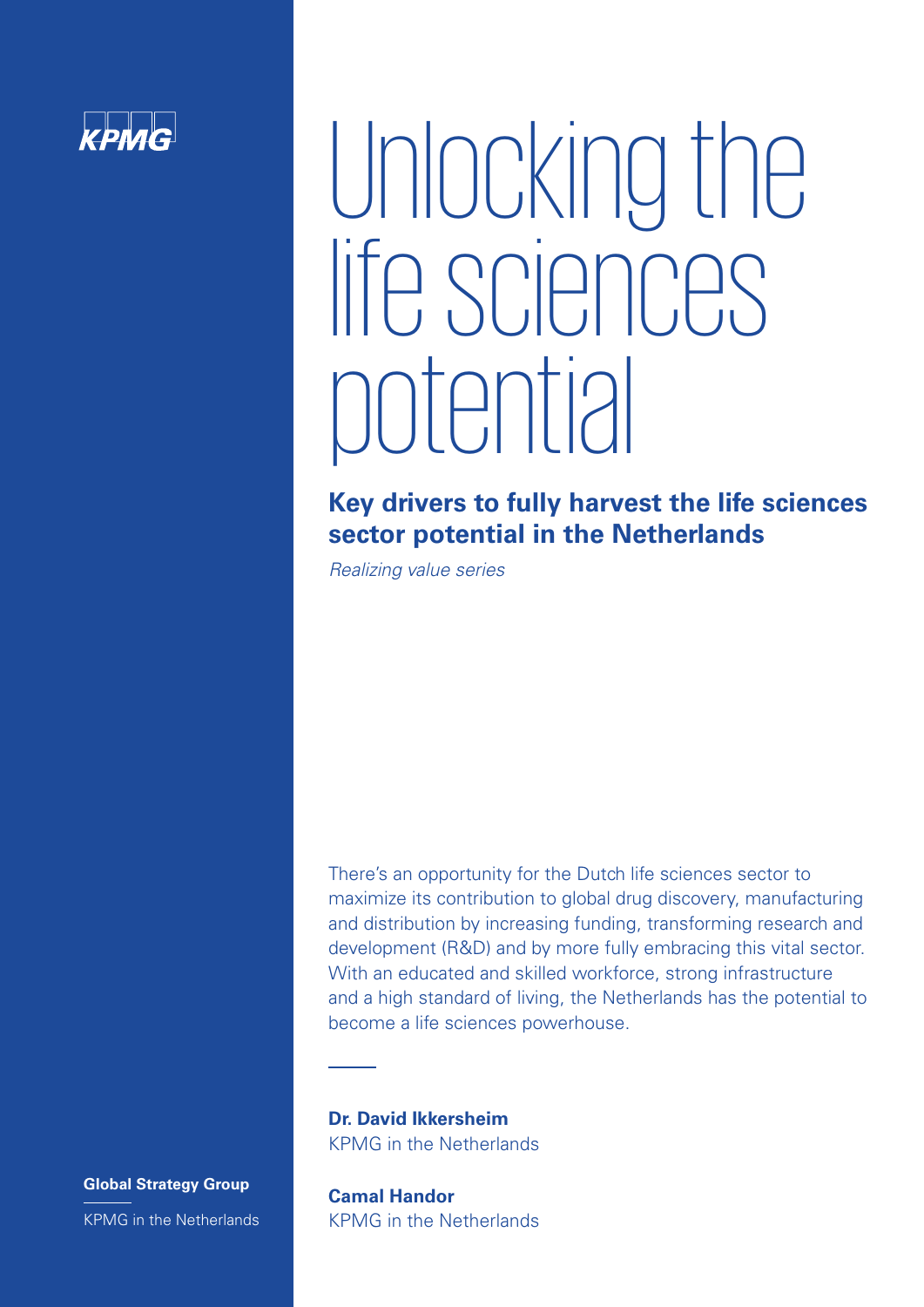# Introduction

The life sciences sector in the Netherlands has experienced steady growth, but has some hurdles to overcome.

Life sciences contribute to arguably our most important asset: health, by discovering and producing solutions for preventing and curing diseases. And its global scope means the benefits can be spread to citizens worldwide. Yet life sciences is only the 9th largest sector in the country, contributing just 0.7 percent of gross domestic product (GDP).<sup>1,2,3</sup>

The Dutch life sciences sector has shown consistent annual growth of approximately 4 percent since 2010, and is worth around €6 billion to the national economy in terms of 'gross value' (0.7% of GDP).<sup>4,5</sup> Recent success stories include the rising biotech company Galapagos, Philips' evolution into a major medtech player, and the relocation of the European Medicines Agency (EMA) to Amsterdam. We have also seen the launch of several stimulation initiatives, an example being PharmaInvestHolland – a public-private partnership to attract R&D investment.<sup>6</sup>

Despite these exciting developments, the sector is still relatively modest in size, but has ambitious goals for further growth. HollandBio, the country's biotech industry association, has established a blueprint, which, if successful, will by 2030 create an ecosystem of more than 1,200 companies and 60,000 workers, with 350 clinical products in the pipeline and 30 high-quality products in the market.<sup>7</sup>

To reach this goal, the Netherlands (NL) should leverage its infrastructure, high density research footprint and strong position in key fields such as oncology, cardiology, immunology and neurology.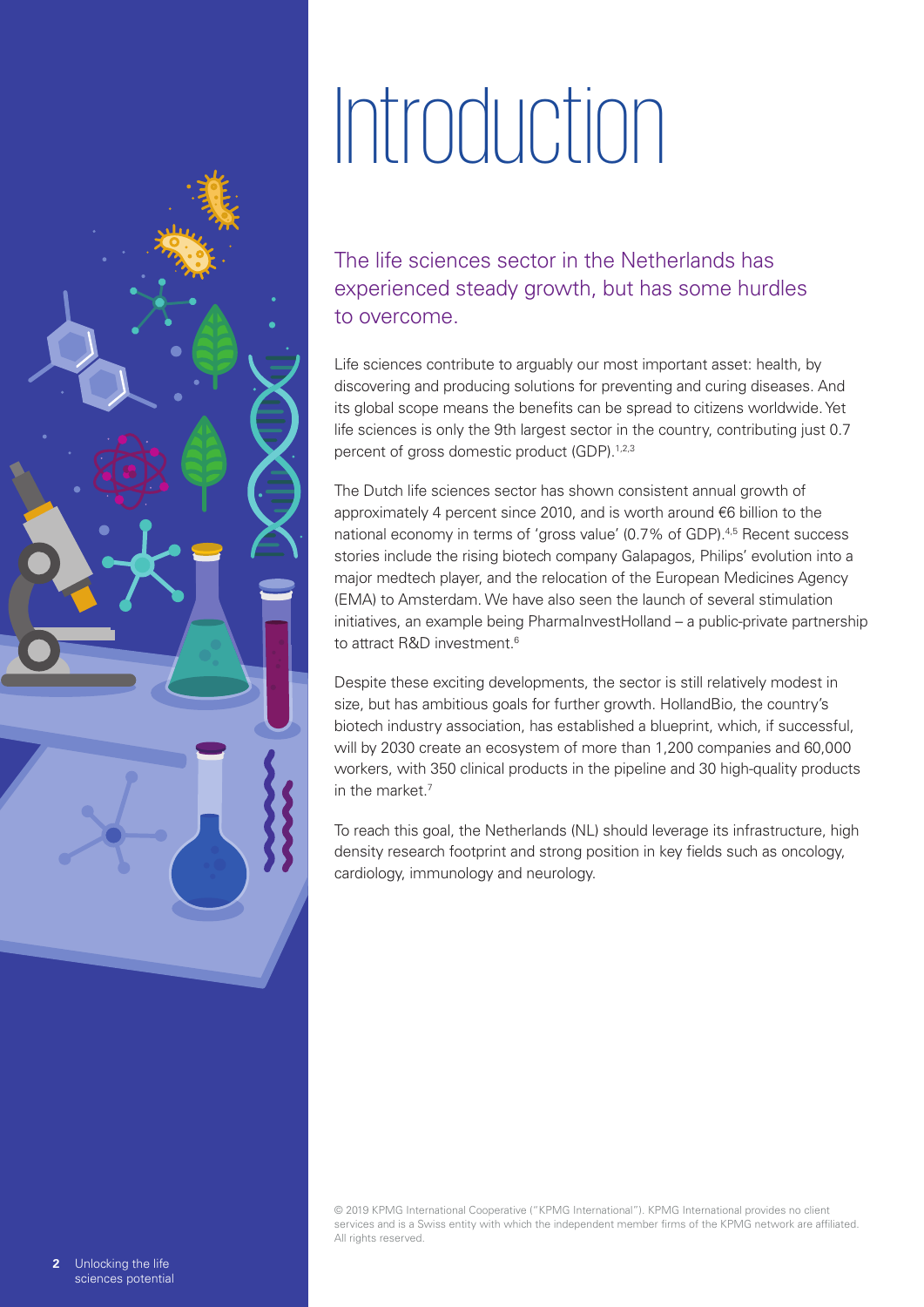Although these capabilities fulfill all the preconditions of a life sciences hub, the sector needs to tackle several challenges in order to unlock its full potential:

- 1. A complex, fragmented and relatively small-scale funding landscape
- 2. Limited entrepreneurship among academic life sciences experts
- 3. Limited presence of large pharmaceutical or biotech companies
- 4. A dispersed life sciences story
- 5. Limitations in sharing and usage of data
- 6. Suboptimal debate between government and industry

Overcoming these hurdles calls for increased funding and a transformation of R&D. It also requires the willingness of government, academia and society at large to embrace the life sciences industry and recognize its huge potential as a force for good, both in terms of human wellbeing and economic prosperity.

This paper first considers the current enabling preconditions and hurdles, as well as the relevant trends that will impact the Dutch life sciences sector. We then look ahead to 2030, and imagine the Netherlands as a leading life sciences player, outlining the broad steps to reaching this objective.

### **Figure 1. Current enabling preconditions and hurdles for the Dutch life sciences sector**



**This publication is aimed at sector experts from industry, start-ups, governmental and financial organizations. The obtained input from the sector experts is enriched with the outcomes from desk research.**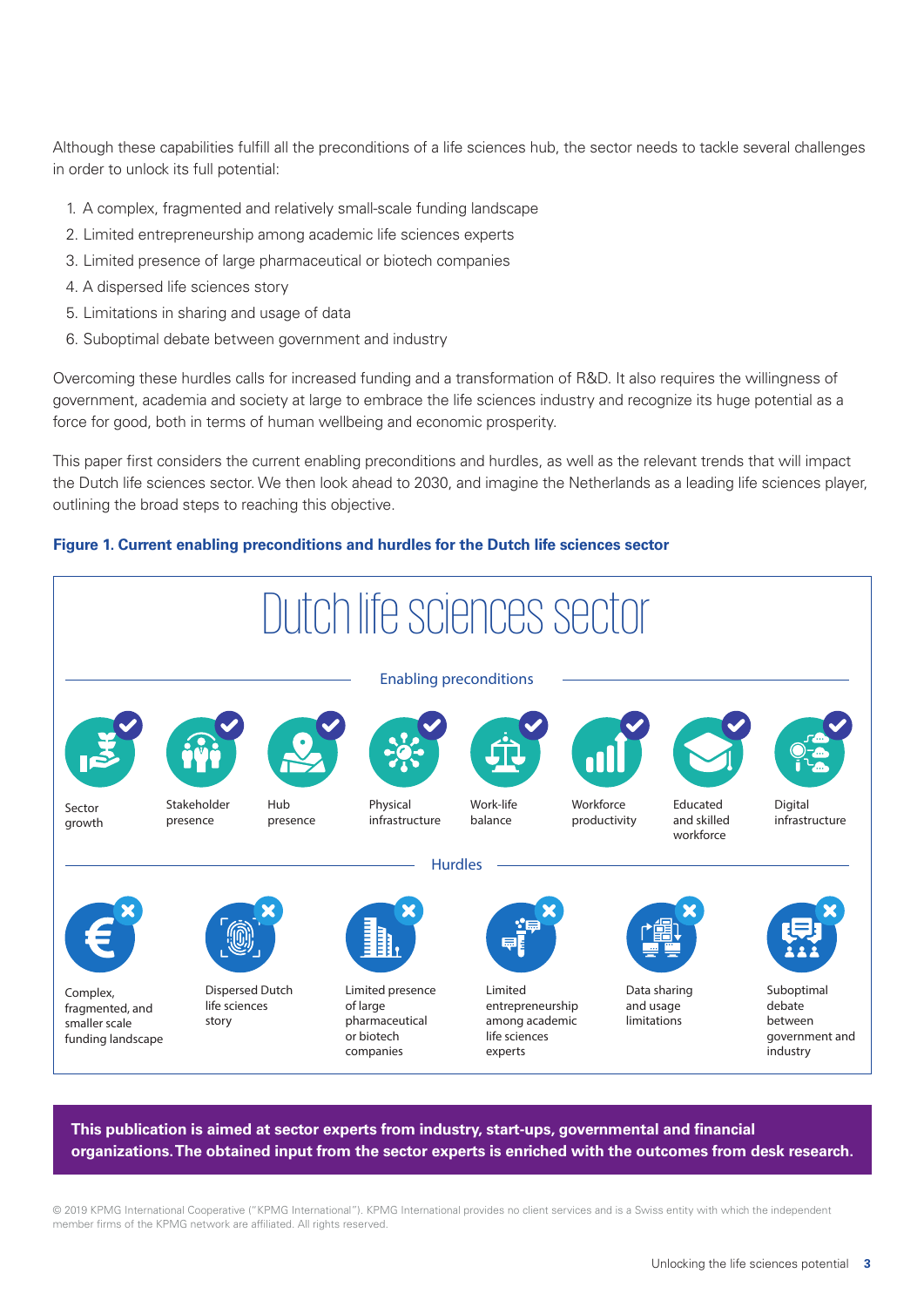# The Dutch life sciences landscape

# There are currently many underlying strengths and hurdles to overcome.

The Netherlands provides fertile ground for life sciences innovation and is well-positioned for further advancement, as a home to many different players with healthy annual growth. However, there remains huge unfulfilled potential.

# **For me context is the key – from that comes the understanding of everything.**

### **– Kenneth Noland (Painter, 1924-2010)**

Between 2010 and 2016, the Dutch life sciences sector grew by approximately 25 percent in terms of 'gross value added' – an annual average rate of 4 percent. $8$  According to EMA projections, the number of people working in the industry is set to double from 30,000 to 60,000 in the next 5-10 years.<sup>9</sup> However, despite these optimistic figures, life sciences remains the smallest of the nine designated 'top sectors' in the Netherlands.<sup>10</sup>

When you compare the Netherlands to Belgium and Switzerland – countries with similar regulatory regimes and business conditions and modest-sized populations – the latter two have significantly more pharmaceutical companies and workers per capita. Switzerland in particular outscores the Netherlands on virtually every area of the industry, whether it's biotech or medtech presence, clinical trials, patents, European market share or contribution to GDP<sup>11</sup>

# **A variety of stakeholders – but a lack of manufacturing and major players**

The Netherlands is home to 726 life sciences companies, of which 571 are biotech, 114 medtech and 41 pharmaceutical businesses, reflecting the country's strong biotech credentials.<sup>12</sup> Most of these companies focus on research and commercial activities and there are relatively few manufacturing facilities. To date, major global pharmaceutical and biotech companies have not chosen to place their headquarters in the country. One shining exception is medtech, where the success of world player Philips has led to a strong ecosystem developing in the Amsterdam/Eindhoven area.

## **Emerging life sciences hubs**

The majority of Dutch life sciences companies are situated in Eindhoven and the Randstad region (Amsterdam, Rotterdam, The Hague-Leiden, and Utrecht). Their presence has led to the emergence of three important life sciences hubs – Utrecht Science Park, Pivot Park Oss, and Bio Science Park Leiden – in which companies and research institutes co-locate their facilities. These networks provide the opportunity for close cooperation by sharing facilities and knowledge and jointly attracting talent within the ecosystem. Hubs also individually promote and market their potential benefits.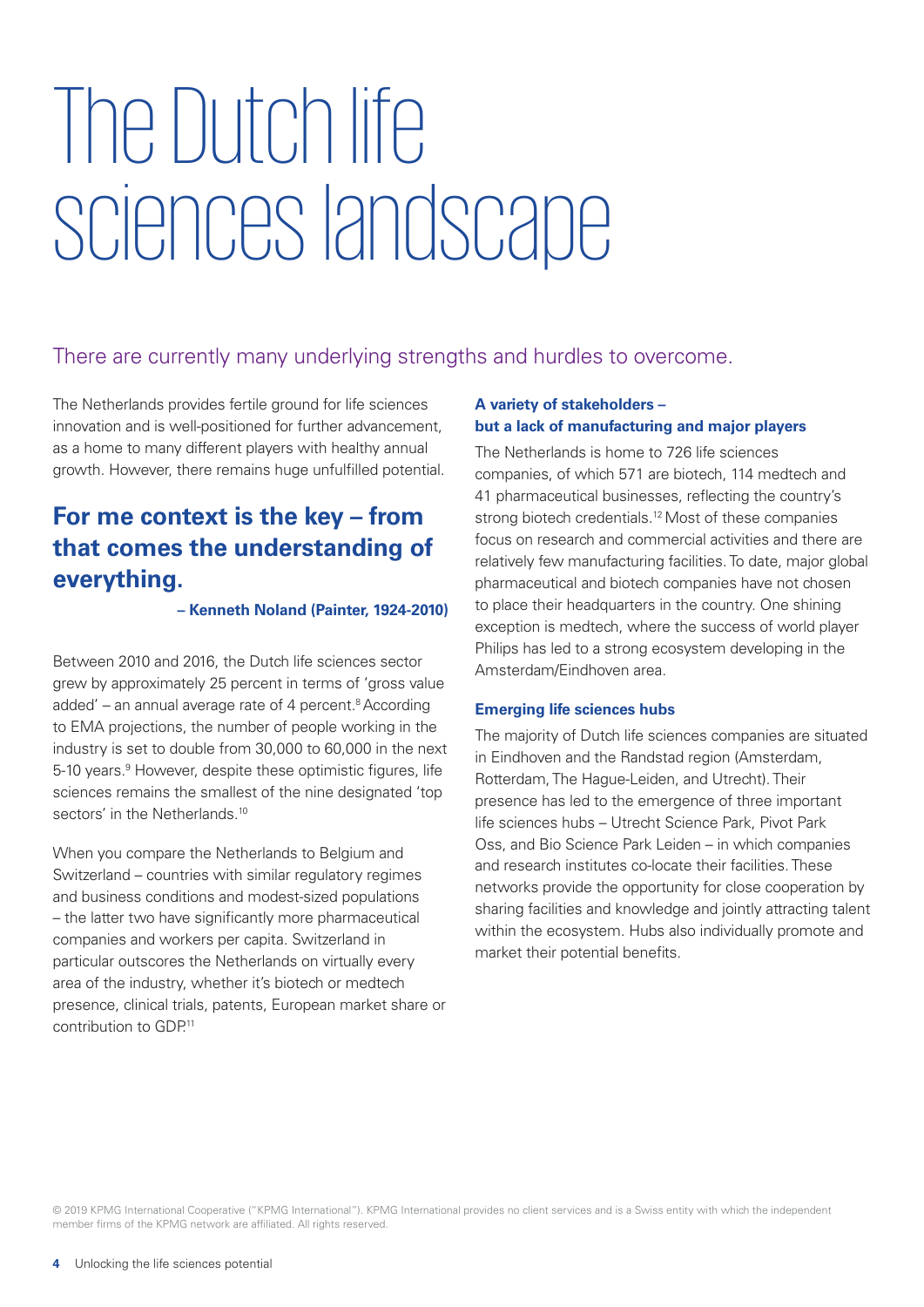# **Figure 2. Facts and figures from the Dutch life sciences sector (2015 to 2019)13,14,15,16,17,18,19**

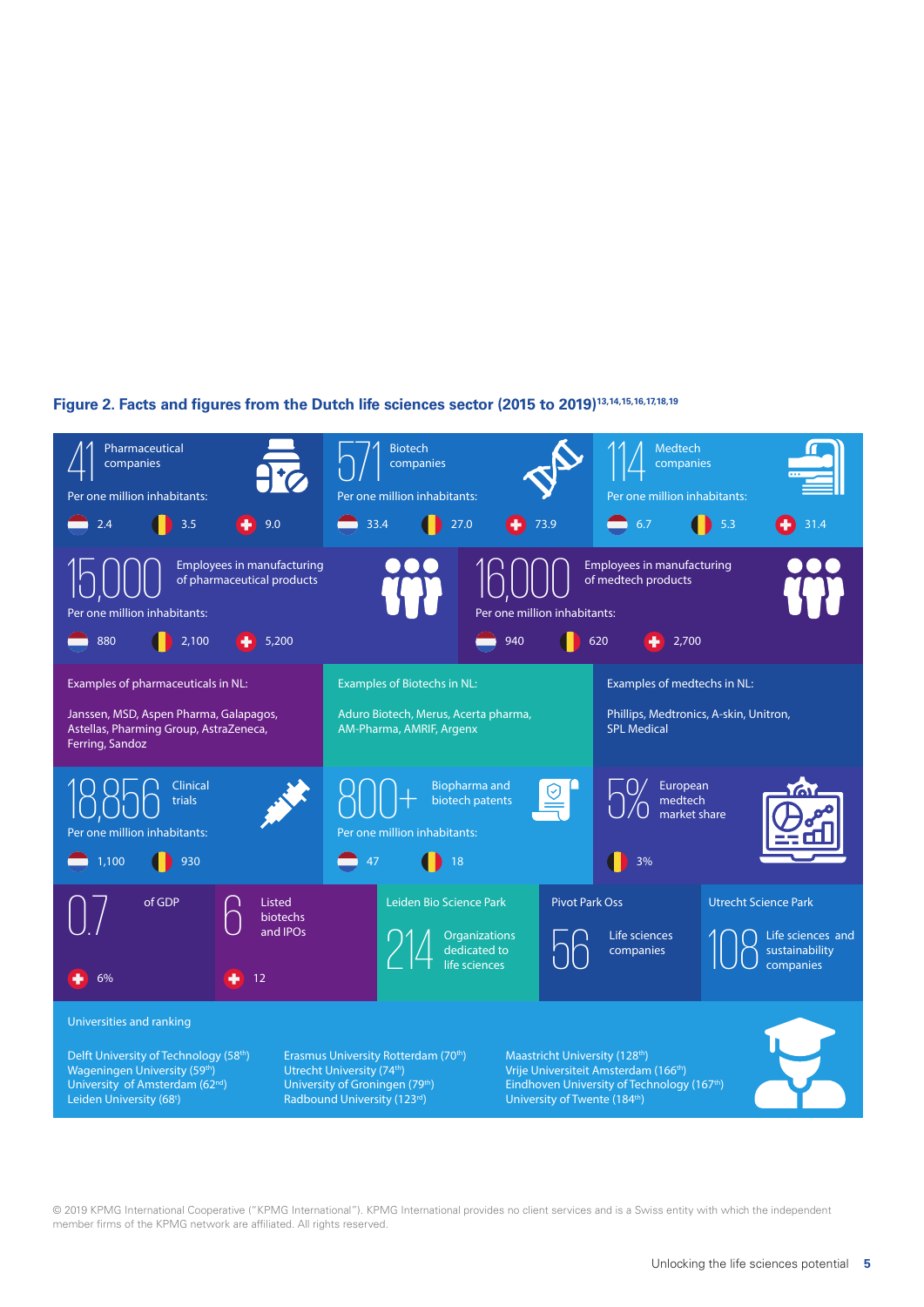# Sound preconditions

# A competitive workforce and excellent infrastructure.

High quality, accessible education is an acknowledged national strength, with the Netherlands well placed in a number of global league tables. It ranks 9<sup>th</sup> out of 40 countries for student skills in the Organisation for Economic Cooperation and Development's (OECD) Better Life Index<sup>22</sup> and 9th out of 119 nations in The Global Talent Competitiveness Index compiled by INSEAD Business School.<sup>23</sup> In addition, the 2018 World Talent Ranking from research specialist IMD places the Netherlands 5th out of 60, acknowledging its ability to develop local talent and attract people from around the world.<sup>24</sup> Life sciences benefits from such depth of talent in the form of an excellent academic research infrastructure, with a particular focus on translational research in oncology, as well as cardiovascular, immunology and neuroscience.<sup>25</sup>

The Netherlands has an outstanding reputation for productivity, ranking 6th in the world on the World Economic Forum (WEF)'s Global Competitiveness Index, reflecting efficiency in both the workplace and in capital investments, across many industries.26

And this has been achieved without excessive working hours, with the country coming top of the world when it comes to work-life balance, according to the OECD Better Life Index.27

The overall quality of the Dutch road, railroad, and air transport infrastructure is ranked among the very best in Europe,28 while the Netherlands is also a frontrunner in digital infrastructure. It is home to the world's biggest data transport hub, the Amsterdam Internet Exchange, and offers near 100 percent 4G coverage.29



# **Educated and skilled workforce.**

7th & 8th place worldwide in attractiveness to highly skilled workforce and student skills



**Workforce productivity.** 3<sup>rd</sup> place worldwide in workforce productivity



**Work-life balance.** 1<sup>st</sup> place worldwide in worklife balance



**Physical infrastructure.** High quality road, railroad, water and air transport infrastructure



# **Digital infrastructure.** Home to the world's biggest data transport hub and 98% 4G

coverage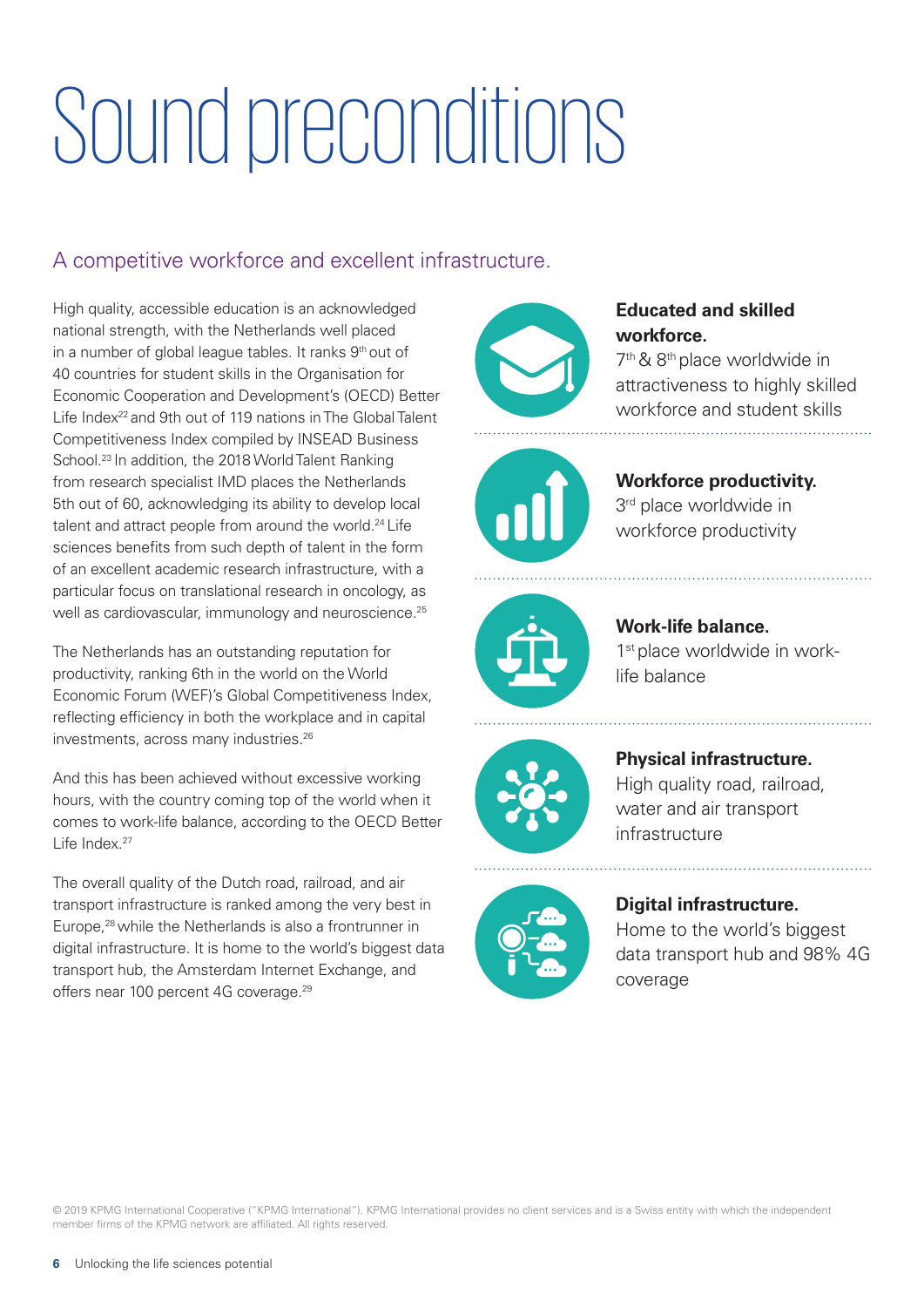### **Six hurdles to overcome to accelerate Dutch life sciences**

What will it take for the sector to truly fulfill its potential? We spoke to a number of leaders at start-up, industry, financial and governmental organizations within the life sciences industry in the Netherlands. Their responses, along with KPMG professionals, identified six key hurdles to clear.



#### **Hurdle 1:**

Complex, fragmented, and smaller-scale funding landscape

Historically, public and private capital has been readily available in the Netherlands, with a primary focus on pre-seed, seed and expansion (and sometimes later) stages (up to approximately €50 million). However, life sciences companies often look internationally for funding, especially in later stages, as Dutch investors typically lack scale for late-stage investments.

# **Figure 4. Schematic (simplified) representation of the relationship between investment stages, investment types and the drug development process30,31,32,33,34**



For each of the different investment stages there is potential to improve the funding landscape.

#### **Pre-seed and seed stage. increase public funding to address lack of**

**scale:** These investments primarily rely on public funds or angel investments. According to our interviewees, the risk appetite of Dutch angel investors is relatively low compared to other countries – especially the US. Add to this the limited number of high net worth individuals, and the availability of funds is modest. Public funding in the Netherlands is often provided in the form of loans, making start-ups less attractive for future rounds of financing, as investors generally are less inclined to fund debt-laden businesses. Countries like Belgium, for example, often use other forms of public funding such as grants, which generate better balance sheets and therefore greater willingness from investors to participate in subsequent financing rounds.

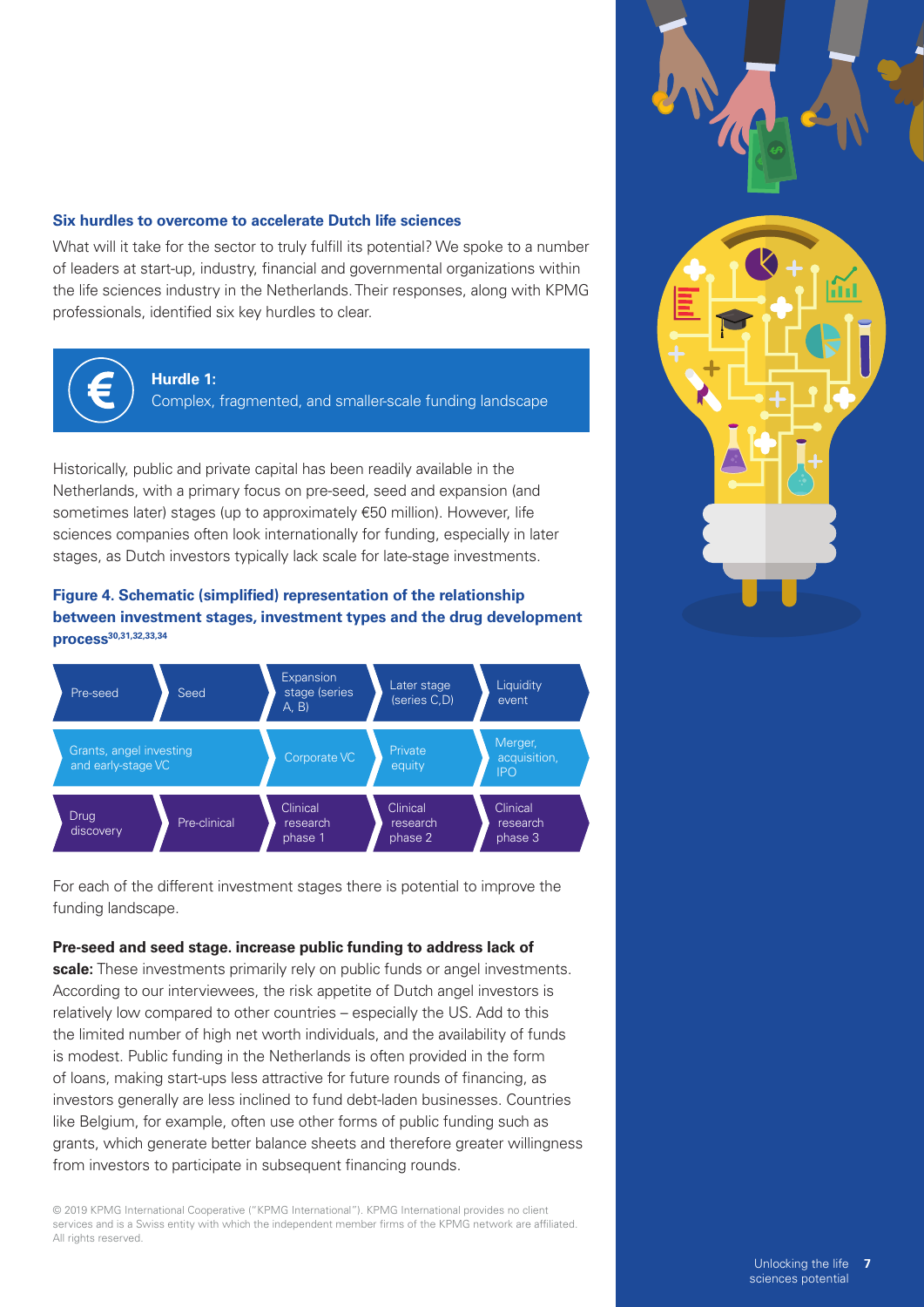Furthermore, there may be an opportunity to increase coordination and selectivity in the selection process of start-ups awarded public funding, in order to increase the level of investment for each start-up, increasing the chances of longer-term success.

**Expansion and later stage - attracting specialist VC and PE players from Europe and beyond:** In these stages, investments often come from venture capitalists (VC) or private equity firms (PE). Although the Netherlands does have some strong specialist life sciences PE/VC players – such as LSP and Gilde Healthcare – investment by generalist VCs and PEs in the Netherlands appears to be limited, due to lack of sector knowledge. Furthermore, the ticket size per investment in later phases often exceeds €50 million – a sum beyond the reach of most Dutch investors. Indeed, the total pool of private life sciences funding in the Netherlands has been quite limited. For example, 13 larger Dutch VCs and PEs active in life sciences invested €134 million on average annually between 2015 and 2019 (see figure 5).<sup>35</sup> This makes a single company investment exceeding €50 million a risk that most Dutch life sciences investors are unable to take, as they seek diversified portfolios rather than sinking all their funds into one sector/business. Figure 6 provides an overview of investments in the Dutch/Flemish company Galapagos, giving an example of the limited funding that has been raised in the Netherlands.<sup>36,37</sup> However, there are signs of potential for larger ticket funding, as demonstrated by biotech company AM-Pharma which raised €116 million, mainly from three Dutch investors. LSP, Gilde Healthcare and Forbion.<sup>38</sup>

**Liquidity stage - balancing US funding power with a continued European presence:** During this phase, funding is typically raised via mergers, acquisitions or initial public offerings (IPO). A merger or acquisition often leaves businesses in the hands of foreign companies and moves activities abroad. From a marketing and valuation perspective, IPOs via US stock exchanges (such as the NASDAQ) are considered more appealing than European exchanges.

A study into average volumes raised on the NASDAQ and European stock exchanges by European biotech companies showed that NASDAQ-listed companies raised on average six times more capital than their counterparts listed on European stock exchanges.39 Consequently, in 2018 only a handful of biotech companies went public in Europe, while nearly 60, including companies originating in Europe, went public in the US.40 Registration at a foreign stock exchange is often followed by a focus shift or move of activities towards that country, weakening the domestic life sciences sector. US investors are typically interested primarily in US market activities (clinical trials, approvals, sales, etc.), and are attracted by the higher prices (and therefore margins) for pharmaceuticals in the US vis-à-vis Europe. As an example, following its IPO on the NASDAQ in 2014, UniQure moved its trials and manufacturing facilities to the US.41,42 Being listed on a US stock exchange also eases the path to acquisition for US based companies,<sup>43</sup> with the fast acquisition of Solexa (UK) by Illumina (US) a few months after its IPO on the US NASDAQ, being a good example.<sup>44,45</sup>

#### **Across the different stages of the investment**

**continuum:** Stringent legislation and relative lengthy regulatory processes hamper the attractiveness of the Dutch life sciences sector for investors.

- **• Stringent legislation.** A recent example that too strict regulation can lead to the exodus of companies is the example of gene therapy companies such as Orca Therapeutics<sup>46</sup> and UniQure.<sup>47</sup> These companies left the Netherlands due to the Dutch government applying European environmental legislation more strictly than other European countries.
- **• Relatively lengthy regulatory processes.** The process from preclinical research to market registration takes approximately 10 to 16 years. Research shows that this process could be shortened by at least one year in the Netherlands by eliminating regulatory inefficiencies.<sup>48</sup>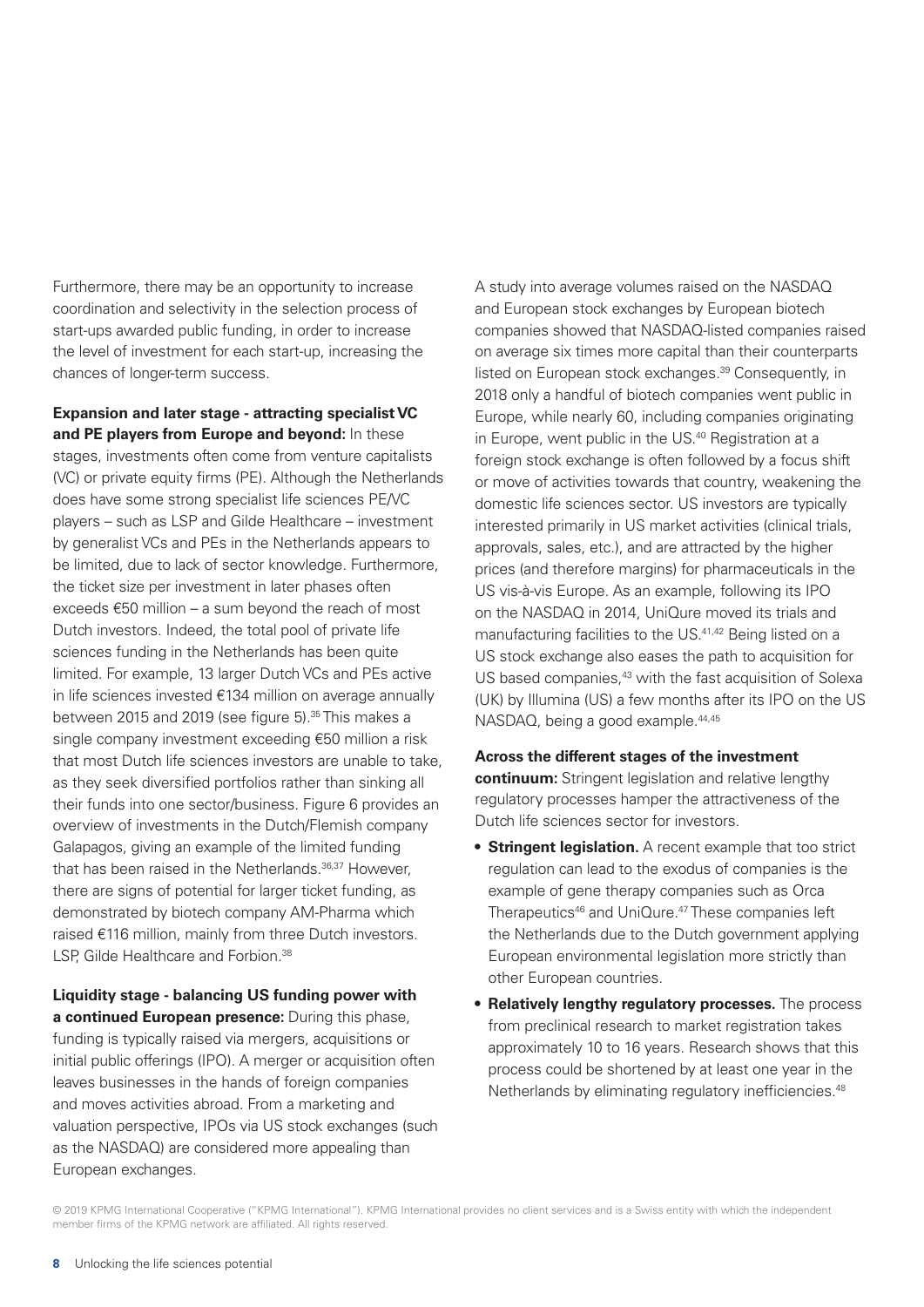| Funds raised (in $\epsilon$ million) |     |
|--------------------------------------|-----|
| <b>Investor 1</b>                    | 543 |
| <b>Investor 2</b>                    | 300 |
| <b>Investor 3</b>                    | 300 |
| <b>Investor 4</b>                    | 280 |
| Investor 5                           | 120 |
| Investor 6                           | 82  |
| <b>Investor 7</b>                    | 34  |
| Investor 8                           | 31  |
| Investor 9                           | 20  |
| <b>Investor 10</b>                   | 18  |
| <b>Investor 11</b>                   | 7   |
| Investor 12                          | 7   |
| Investor 13                          | 5   |
| <b>Average</b>                       | 134 |

# **Figure 5. Funds raised by top Dutch-based life sciences focused investors between 2015 and 201949**

# **Figure 6. Overview of funds raised by Galapagos since its founding50**

| Year | Funds raised (in $\epsilon$ million) | <b>Description</b>            |
|------|--------------------------------------|-------------------------------|
| 1999 |                                      | Founded                       |
| 2002 | 23.3                                 | Private placement in NL       |
| 2003 | 22.3                                 | <b>IPO.</b> Euronext Brussels |
| 2007 | 4.4                                  | Equity investment by GSK      |
| 2013 | 279.0                                | IPO. Nasdag (US)              |
| 2019 | 1.110.0                              | Gilead equity investment      |
|      |                                      |                               |



**Hurdle 2:** Dispersed Dutch life sciences story

Dutch life sciences is a 'high-density' sector, with a lot of activity within a 100-kilometer radius. However, despite these favorable geographic conditions, the industry is dispersed and fragmented compared to other countries and regions. Life sciences hubs such as Leiden, Utrecht and Oss often seem to compete with each other, rather than work together on collective positioning and marketing on a global scale. Additionally, most Dutch provinces have their own life sciences policies and investment agencies aiming to attract start-ups and scale-ups to their provinces. Take, for instance, the North-Brabant province 2018-2022 execution program, which only covers provincial focus areas and solutions.

It is a similar story with the other nine provincial funding agencies, which had a total budget of €630 million in 2014.51 To receive funding, almost all agencies require a company and in some cases its suppliers to be based in the province, thereby limiting funding possibilities.52,53,54,55,56,57,58,59,60 As a result, the Netherlands undersells its potential to stakeholders abroad and is unable to compete with stronger and larger conglomerate hubs such as New York / New Jersey, or the BioHealth Capital Region consisting of Maryland, Virginia, and Washington D.C., both of which have stronger branding and are better positioned to attract investment.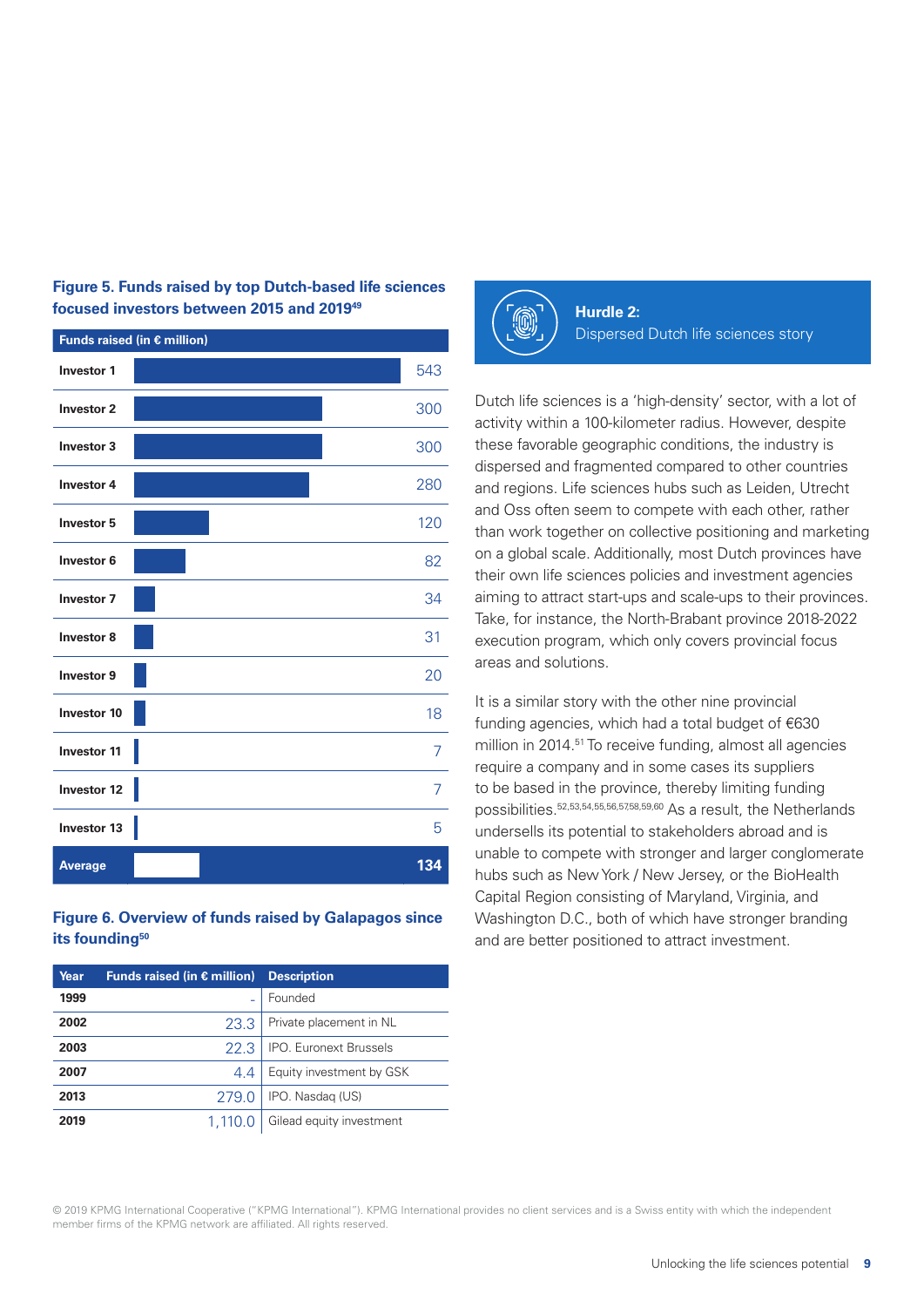



**Hurdle 3:** Limited presence of large pharmaceutical or biotech companies

Typically, headquarters of large pharmaceutical or biotech companies create an ecosystem of suppliers, start-ups and spin-offs, which helps to attract and retain talent and to further grow the life sciences sector. This phenomenon is widely seen in the US, where companies with a high market capitalization, like Pfizer, Merck & Co. and AbbVie, are driving strong growth in their national sector.<sup>61</sup> Closer to home, Switzerland and Belgium house several high marketvalue companies, like Roche (Switzerland), Novartis (Switzerland), Janssen Pharmaceuticals (Belgium), and UCB (Belgium).<sup>62,63</sup> By contrast, the Netherlands does not house the headquarters (HQ) of any major pharmaceutical or biotech companies, and fails to enjoy the catalyzing effect on its ecosystem.<sup>64</sup>

**The Dutch high tech sector is a prime example of the catalyzing effect of having large headquarters in an ecosystem. The 'Brainport' region around Eindhoven contains the research HQ of multinational companies such as Philips, ASML and NXP, amongst others. Brainport is considered a leading hub for high tech companies, and is lauded as the chief contributor to the strong economic growth of the Eindhoven region.**



**Hurdle 4:** Limited entrepreneurship among academic life sciences experts

Compared to other countries, the Netherlands displays relatively limited entrepreneurship amongst its academic life sciences community.

- The country does not have a broader, national education strategy for teaching entrepreneurial skills.<sup>65</sup>
- Dutch universities and research institutes generally value scientific publications over valorization. This is reflected in the universities' appraisal methodology, which judge scientists primarily on academic key performance indicators (such as the Hirsch index) and the amount of funds raised, instead of rewarding them for translating scientific findings into commercial propositions.
- Several interviewees mentioned the limited entrepreneurship training for biomedical post-doctorate scientists and researchers at Dutch universities and research institutes. They indicated limited peer-to-peer support in understanding business, including financing rounds and insurance, in comparison with other countries.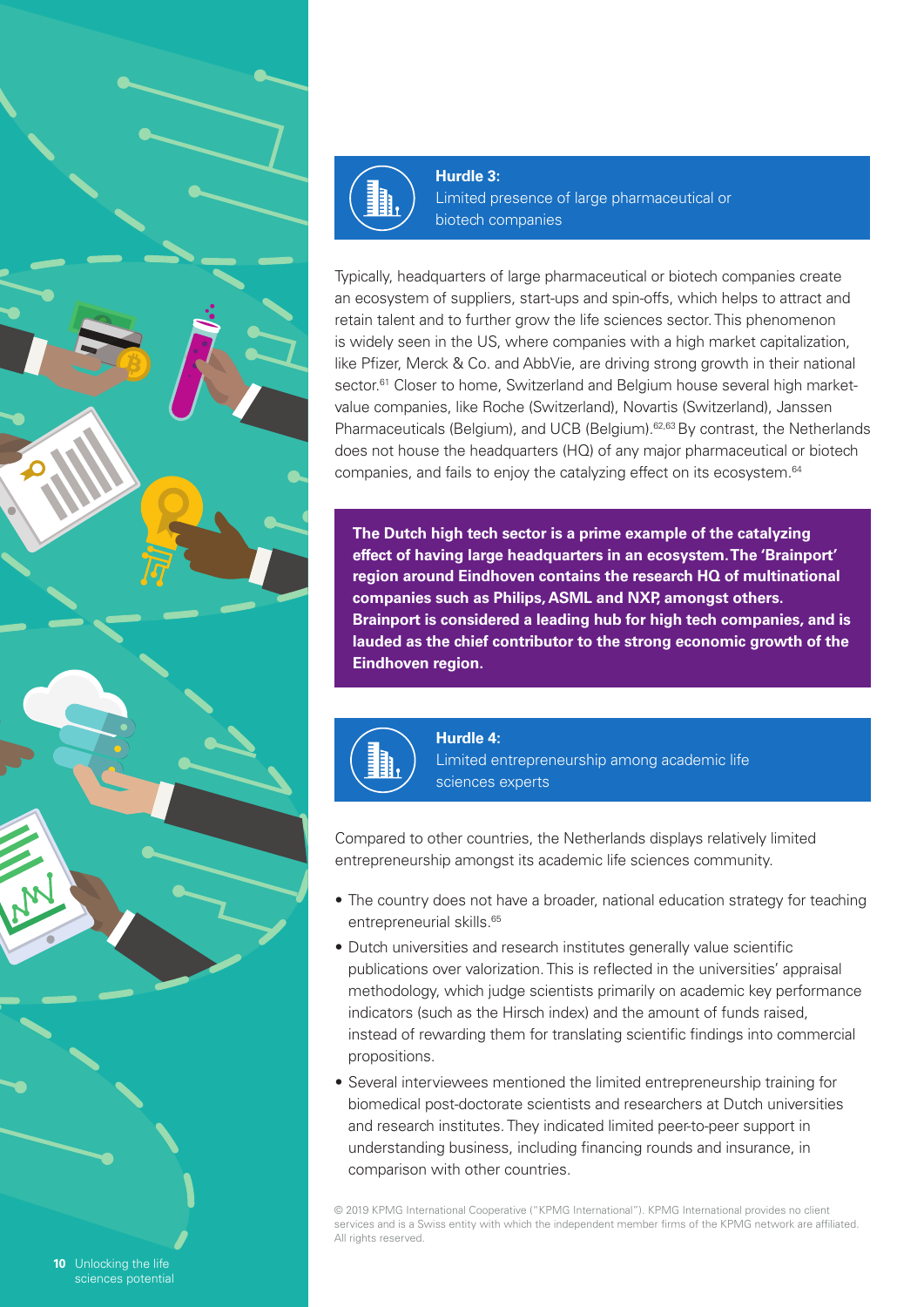

**Hurdle 5:** Limitations in data sharing and usage

Data sharing and usage is becoming an essential prerequisite of a thriving life sciences sector. Countries like Sweden already link hospital data with citizen service numbers, and launched a 2025 vision for eHealth. The Netherlands lacks such a connection between hospital, population, and research data, limiting the ability to share data and generate population-level insights. Despite significant steps being made through nationwide initiatives, challenges such as data privacy (GDPR) and systems interconnectivity remain.<sup>66</sup> Health-RI, a publicprivate partnership of organizations involved in health research and care which aims to integrate health data research infrastructure, states that privacy regulation is a major hurdle to fast implementation.<sup>67,68</sup>



# **Hurdle 6:**

Suboptimal debate between government and industry

Following a product launch, industry parties and the Dutch government often end up in public pricing discussions. These are frequently tense, involving public accusations and polarizing public opinion. A recent example is the introduction of Spinraza®, in which a 2 year-old child with spinal muscular atrophy became the face of a national conversation about pricing.69

While public discourse can help to get to the 'right' price, the current debate may involve unrealistic expectations. For instance, some stakeholders hope that the industry will move to full transparency about cost prices of an individual product. Given the for-profit purpose and demands from shareholders, such a step may be unfeasible. There will inevitably be a trade-off between the life sciences industry – which aims to gain a return on investment – and health providers eager to keep costs down. Total public healthcare costs are projected to rise above sustainable levels in the coming decades, partly (but not solely) due to a large influx of sometimes valuable but expensive new medicines. Price will therefore remain high on the agendas of policy makers.

In addition to the price debate, the Dutch Ministry of Healthcare is launching initiatives to set up magisterial preparations of patented products at scale, and/or to use instruments like obligatory licensing for products that are deemed too expensive. Such a development could lead to infringement of intellectual property (IP). This, along with the ongoing price debate, may deter companies from investing in R&D or manufacturing activities in the Netherlands. Whilst one could argue that both R&D and manufacturing activities are not done solely for the Dutch market (in fact the Dutch market is only ~2% of global value for most companies/products) and therefore the pricing debate should not affect such decisions, in reality it seems it does.

Of course, such dilemmas are not exclusive to the Netherlands and impact life sciences markets worldwide. But, they must be addressed head-on if the sector should grow.



# **Overcoming hurdles to drive the sector forward**

The Dutch life sciences sector already has a substantial footprint,

with particular strength in research and early stage development, and in high-impact therapy areas such as oncology. The sector is growing rapidly and has produced numerous successful scale-ups, supported by the Netherlands' excellent physical and digital infrastructure and highly skilled life sciences workforce. However, from the expansion stage onwards, we see life sciences companies exiting the country, in large part driven by the six observations above. The following sections discuss ways to start tackling these significant and pressing hurdles, to enable the industry to fulfill its potential.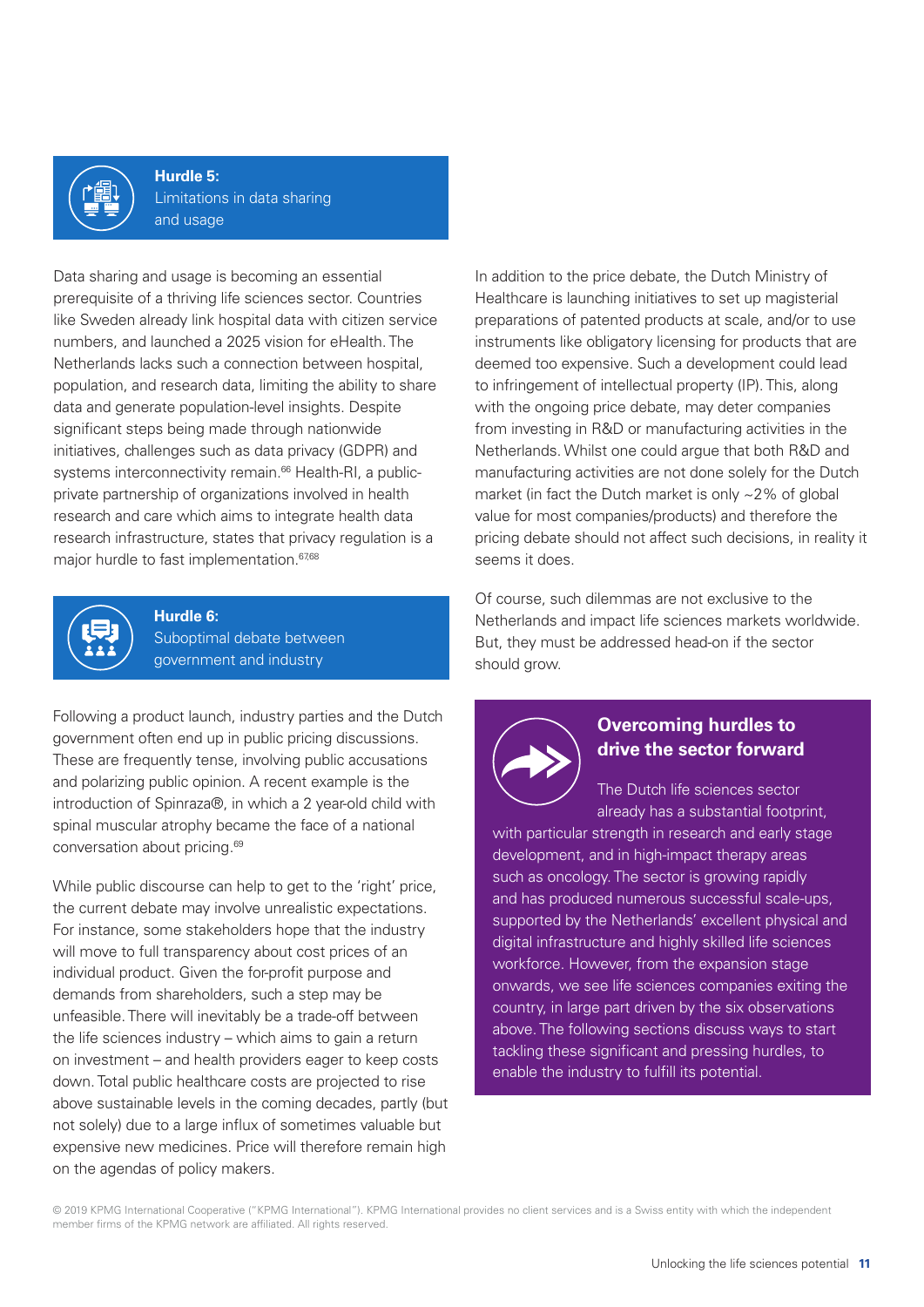# Looking ahead

# Three key global trends are impacting the Dutch life sciences sector towards 2030.

Creating a flourishing life sciences sector is not just a local matter. All the various stakeholders need to be aware of and address global trends impacting the formation of a robust ecosystem. In this chapter, we outline the three trends we estimate to have the biggest possible impact on the Dutch sector by 2030.

# **The world as we have created it is a process of our thinking. It cannot be changed without changing our thinking.**

### **– Albert Einstein**

∫▶



**1. Technology and digitalization**

Advanced technologies are increasingly being adopted within life sciences, especially within R&D. Examples are the use of machine learning to find data about antibody usage<sup>70</sup> or 3D printing of artificial organ material. Furthermore, innovations in cellular, gene, and tissue engineering are replacing existing methods in areas like animal toxicity testing.

Data science and analysis has become a critical capability – in particular to shorten the R&D process. Cloud-based platforms are becoming commonplace and ever more data is collected remotely via medical devices and used in clinical trials. One example is biopharma research specialist Parexel, whose patient sensor solution collects data during clinical trials via wearables, enabling research subjects to continue with their normal lives and ensuring researchers collect data in a real-world setting instead of a clinical environment.71

As new technology and digitalization transform the world of research, the Dutch life sciences sector should be proactive in creating data platforms and developing appropriate legislation to enable new solutions.



**2. Fast-changing R&D environment**

The speed of change in R&D is driven by an increased understanding of the molecular basis of diseases, including proteomics, genomics, and metabolomics, along with advances in and availability of relevant data. Such developments are accelerating the shift to personalized medicine aimed at smaller groups of patients.

Many of today's financial, business, and operating models are not geared towards a more personalized offering. To adapt, R&D teams must become fully patient- and consumer-centric (rather than product-centric). Dutch life sciences companies urgently need to foster cultures that embrace new technologies and new approaches to research, as described in KPMG International's R&D 2030 publication.<sup>72</sup>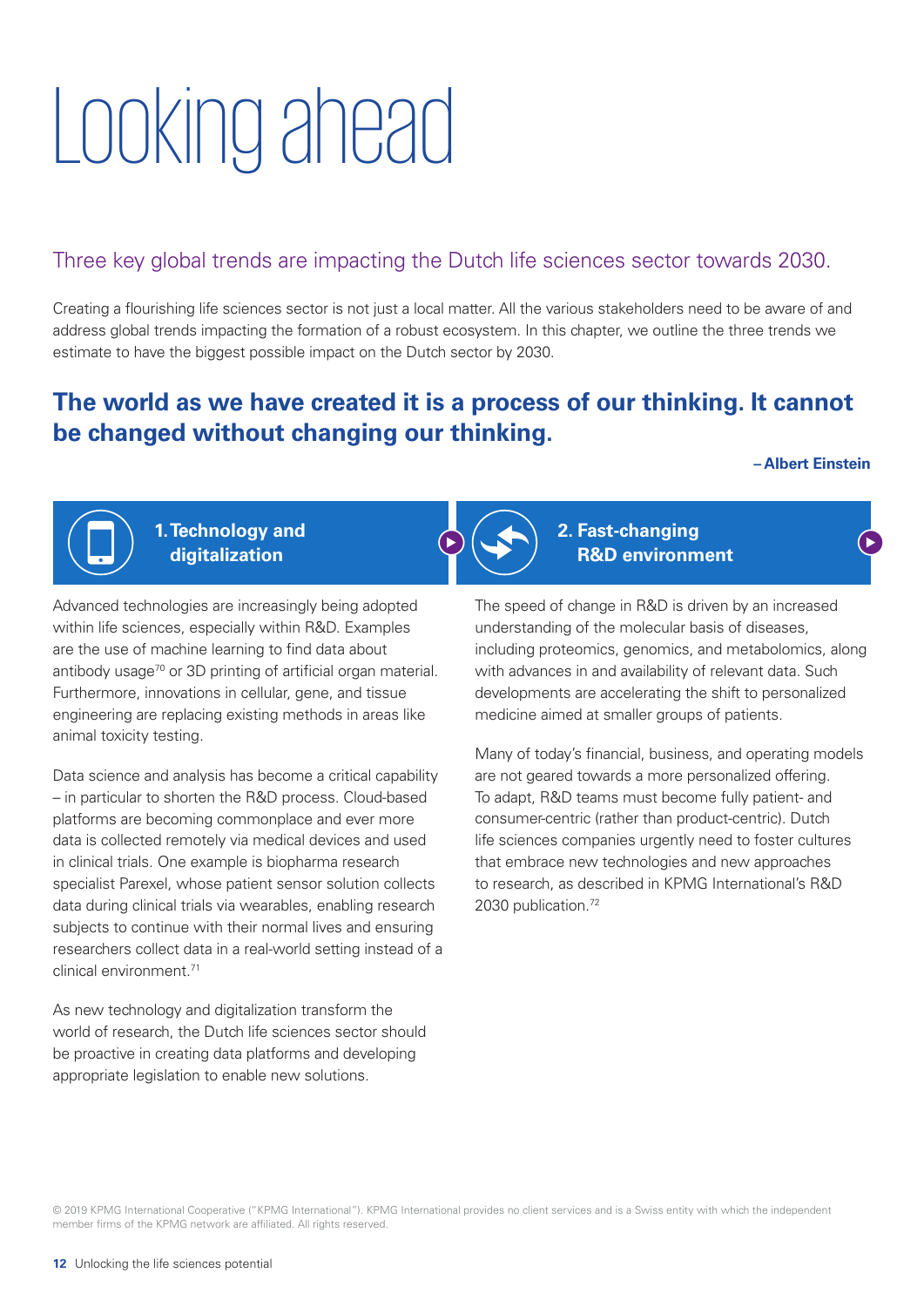

# **3. Pressure on return on R&D investment**

Globally, the cost of bringing a product to market increased between 2010 and 2018 from €1,005 million to €1,950 million; in the same time period peak sales per asset declined from €734 million to €366 million. As a consequence, overall returns on R&D plummeted from 10.1 percent in 2010 to just 1.9 percent<sup>73</sup> – and some forecasts suggest they may fall further to 0 percent by 2020.<sup>74</sup>

Many life sciences companies' initial response was to reduce R&D through shared usage of certain capabilities. Industry and research parties are pooling their funds to rent specific technologies, talent and services from shared service providers. Crowdfunding has also emerged as a new way to distribute R&D risk.

As returns on R&D continue to fall, life sciences hubs with extensive shared research infrastructure and access to novel funding opportunities are likely to be better prepared for a more austere investment climate. It is, therefore, crucial that the Netherlands positions itself as such a hub.

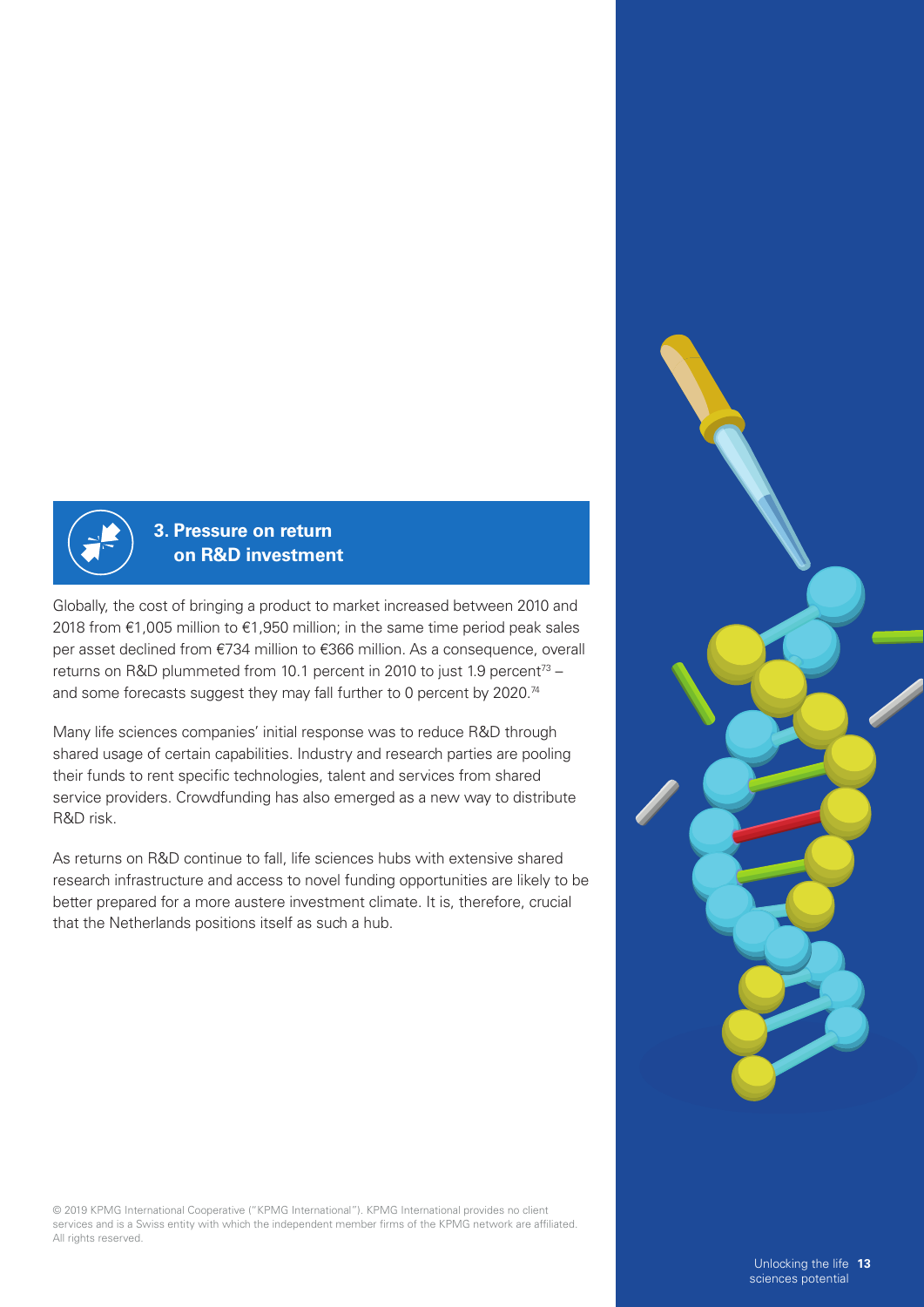# The 2030 vision

A thriving life sciences sector will be one that makes the very most of the Netherlands' inherent strengths and overcomes the significant, but not unsurpassable, hurdles.

In this section we imagine the journey taken to achieve the 2030 vision.

## **What will a successful sector look like in 2030?**

In the next decade, the sector will have continued its fast development to contribute 4 percent of GDP by 2030, a huge leap from 0.7 percent in 2016<sup>75</sup> and in line with other world leading life sciences economies like Switzerland (6 percent of GDP)76,77 and the US (4 percent of GDP). Major breakthroughs in conditions such as oncology and neuroscience therapies have made a hugely positive impact on the world's health. The Netherlands will be home to homegrown leading industry and research organizations, directly and indirectly employing over 60,000 people, meeting the goals set out by HollandBIO back in 2016.78 And three €10+ billion market value life sciences companies will be headquartered in the Netherlands, each creating an ecosystem of suppliers, spin-offs and start-ups around them across the entire industry's value chain. Partly supported by this entry of major players, the R&D landscape will have significantly improved, with an abundance of leading shared laboratories, a skilled workforce, and diverse financing opportunities.

Such rapid development will be the consequence of a sector-wide, long-term vision and goal alignment exercise, resulting in a 10-year outlook agenda (see figure 8) focused on.

## **Creating a life sciences data lake**

Multiple stakeholders, including the Dutch government, academia, and industry parties will have collaborated to create a jointly funded data lake, combining data from biobanks, patient reported outcome measures, clinical research organizations, healthcare providers (from electronic patient records) and government.

With this resource in place, every patient in the Netherlands will contribute to a world of better health by sharing her or his data. The lake should place the Netherlands at the forefront of big data technologies and artificial intelligence (AI) in life sciences R&D, shortening the R&D process by more than 1 year and yielding increased return on R&D investment.

### **Eliminating regulatory inefficiencies**

Eliminating the regulatory efficiencies as previously described on page 8 will have helped to shorten the average R&D process by another year.79.

### **Stimulating public-private partnerships**

The roll-out of public-private partnerships between universities and industry will have played a big role in realizing the 2030 vision. Currently existing collaborations – for example OncoXL, in which both private and public parties perform fundamental and translational oncology research – will fully flourish. OncoXL would be closely aligned with the Dutch 10-year outlook agenda, with access to the life sciences data lake, leading research infrastructure, a global pool of research talent, and expansion and late-stage funding for successful initiatives.

#### **Stimulating entrepreneurship**

In addition, government, research institutes, and industry parties will have jointly initiated the Dutch Entrepreneurship Life Sciences (ELS) initiative, a program to develop talent and further stimulate entrepreneurship among academic and business professionals. All life sciences university programs will offer entrepreneurship courses, while universities and academic medical centers will agree new incentives and goals for their scientific staff, focusing on both academic excellence and commercialization of scientific breakthroughs.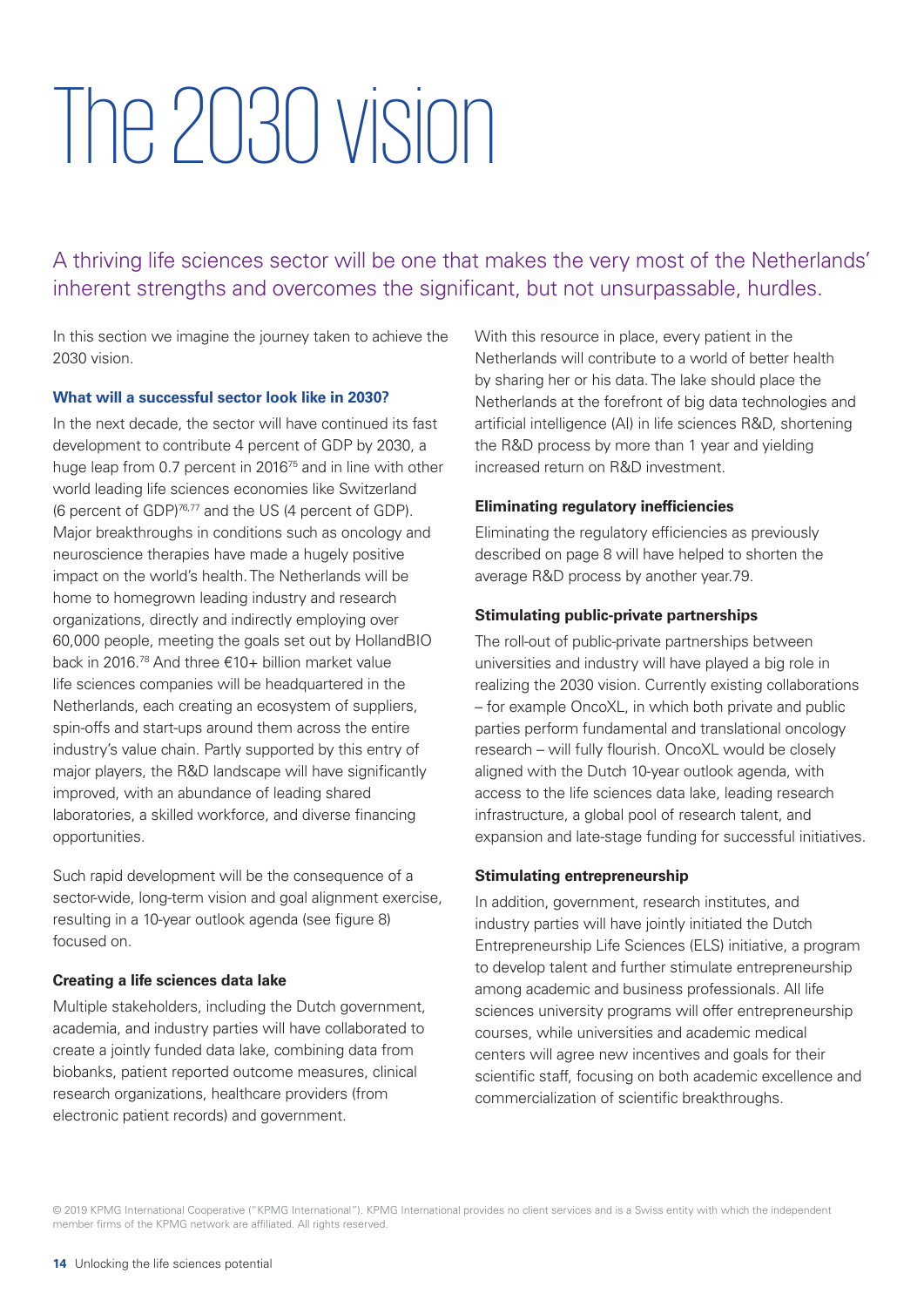# **Creating a transparent process for market access to higher-cost medicines**

Although price pressure will continue, the heated moral discussion will have come under control by 2030, with each stakeholder appreciating the role and incentives of the other. Government and industry parties will have jointly formulated a transparent market access process for higher-cost medicines and refrained from polarizing public debate around the accessibility of expensive therapies.

# **Increasing available funding capacity and the variety of funding channels**

As its life sciences sector grows, more and larger VCs will target the Netherlands. In addition, new investment vehicles, such as social bonds, will have gained in popularity. Dutch life sciences parties will increasingly choose to IPO via the Dutch stock exchange rather than abroad. Finally, public funding of R&D will have risen, as the government fulfills its pledge to increase available funds for life sciences.

# **Figure 7. The journey to a fully flourishing Dutch life sciences sector by 2030**

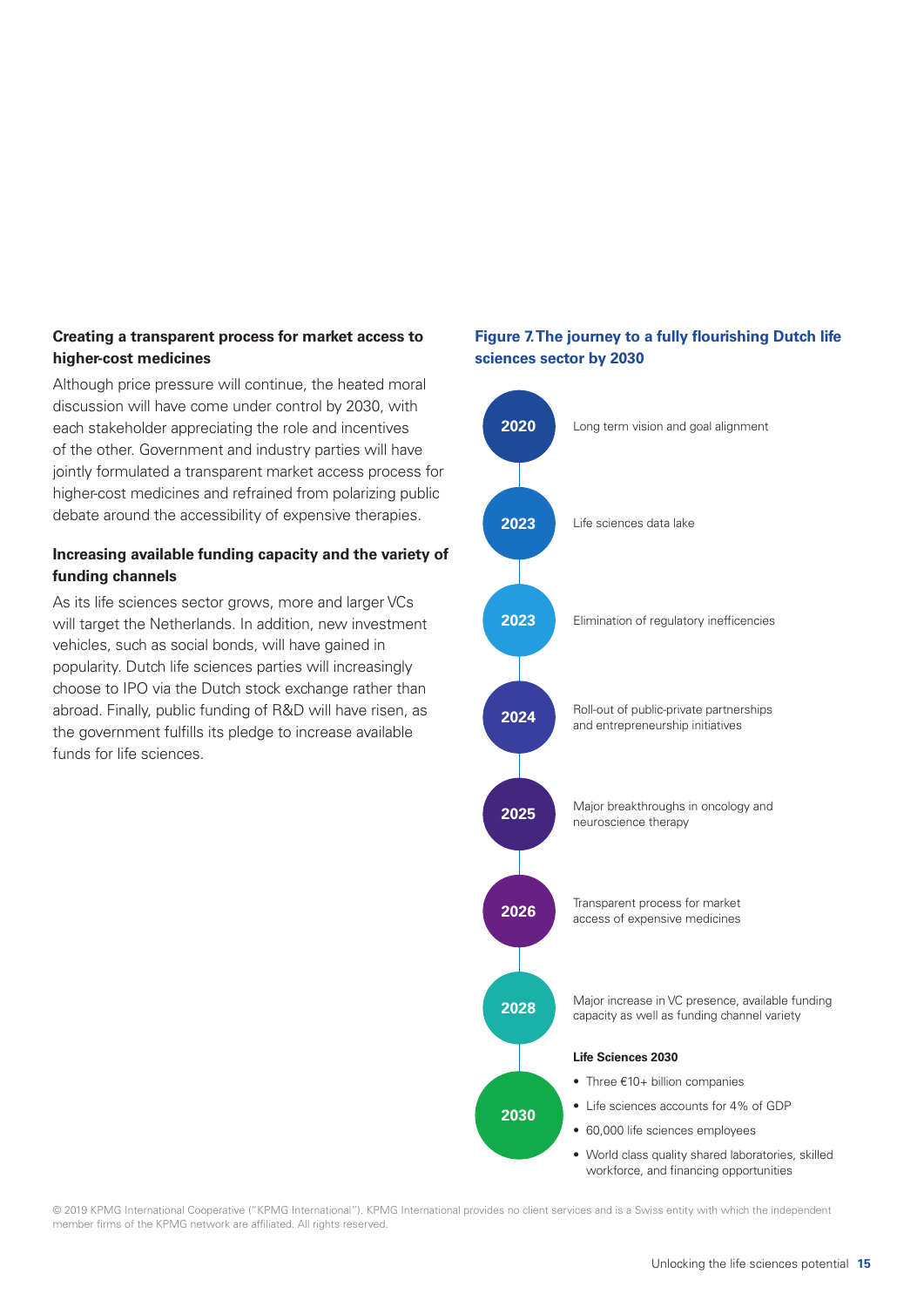# Steps towards the future

# There are three steps to take towards a flourishing life sciences sector by 2030.

Of all the objectives in the 2030 vision, arguably the most important is to grow start-ups into three established life sciences companies with an annual revenue of at least €10 billion.

Such an achievement would signal the arrival of a major ecosystem able to compete on a global scale.

We see three key factors in realizing the overall 2030 vision:

- 1. Increasing available funding
- 2. Transforming R&D
- 3. Embracing the life sciences sector



## **Increasing available funding**

Funding is a virtuous circle. As the sector grows in size and reputation, it will attract more finance and a wider variety of funding channels. A number of steps can help meet this goal.

# **Define a country-wide ambition, supported by a longterm agenda and commitment from all stakeholders**

As we discussed on page 2, the likes of HollandBio have already put together some system-wide goals,<sup>80</sup> but so far this has not yet led to a sector-wide focus – nor to a joint commitment on actions.

# **Figure 8. Steps to take towards a fully flourishing life sciences sector by 2030**

| <b>Life sciences sector 2030</b><br>The key factor is the presence of three life sciences companies each with an annual<br>revenue of more than $€10$ billion.                                                                                                                                                               |
|------------------------------------------------------------------------------------------------------------------------------------------------------------------------------------------------------------------------------------------------------------------------------------------------------------------------------|
| <b>Increasing available funding</b><br>Define a country-wide ambition, supported by a long term agenda and commitment<br>from all stakeholders<br>2. Create a strong brand for the Dutch life sciences sector<br>3.<br>Develop and roll-out new financing vehicles<br>Increase public expenditure on life sciences R&D<br>4. |
| <b>Transforming R&amp;D</b><br>Realize a life sciences data lake<br>Eliminate regulatory inefficiencies<br>2 <sub>1</sub>                                                                                                                                                                                                    |
| <b>Embracing the life sciences sector</b><br>Stimulate entrepreneurship in life sciences academia<br>Create a transparent process for market access of expensive medicines<br>2.<br>Form a life sciences ethical committee<br>3.                                                                                             |
|                                                                                                                                                                                                                                                                                                                              |

member firms of the KPMG network are affiliated. All rights reserved.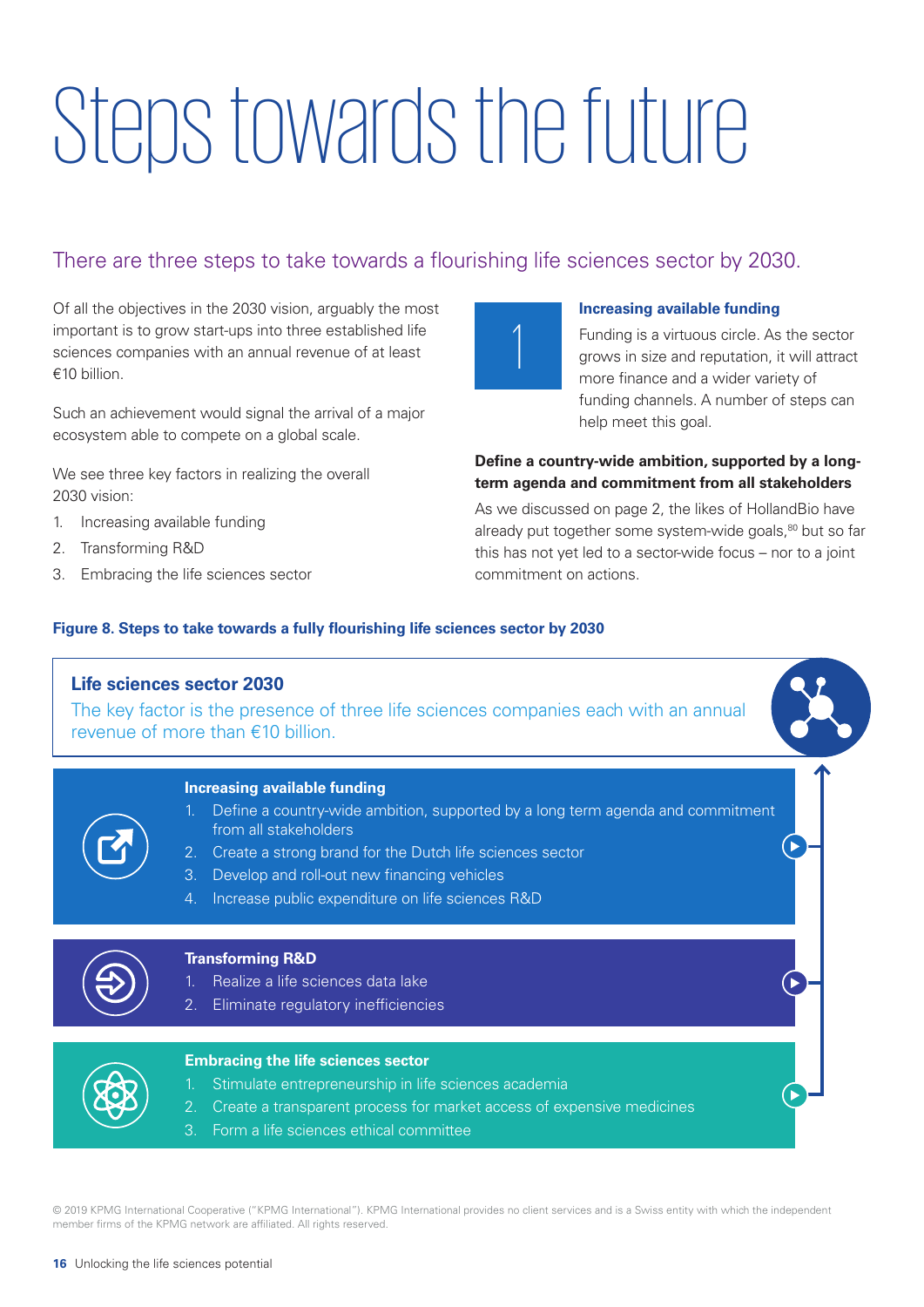A clear vision and agenda, agreed by a committed stakeholder community, should encourage investors and raise the risk-appetite of funders.

It is therefore encouraging to see the Dutch Ministry of Economic Affairs' planned national action program, 'New opportunities for the Dutch Life Science sector', which aims, amongst others, to create a national agenda jointly with all stakeholders for future growth of the industry.<sup>81</sup>

# **A good archer is known not by his arrows but by his aim.**

## **– Thomas Fuller (Historian, 1608-1661)**

## **Create a strong, single brand for Dutch life sciences**

In the current, dispersed environment, each of the country's life sciences hubs is trying to compete alone. Pooling their resources would greatly enhance the chances of a strong, international brand. One recent, promising example of joint positioning and marketing is the economic mission of the Netherlands Enterprise Agency to Boston in July 2019.<sup>82</sup> The Dutch life sciences sector presented itself as one brand and signed a memorandum of understanding with the state of Massachusetts, to kick off an international partnership aiming to jointly advance the Dutch and Massachusetts life sciences ecosystems.

## **Develop and roll-out new financing vehicles**

Social bonds are a relatively new and promising form of financing vehicle, offering a variable rate of return based upon the achievement of specific social outcomes. For life sciences products, one social outcome could be increased quality adjusted life years (QALYs). As of June 2016, 60 social bond-financed projects had been launched in 15 countries.<sup>83</sup> An example is the Philips' Sustainable Innovation Bonds which "focus on socially-beneficial innovation in healthcare, focusing on the Quadruple Aim of improved patient experience, better health outcomes, improved staff experience, and lower cost of care which together contribute to financially sustainable care.<sup>84</sup> The first issuance of such bonds yielded €750 million in capital.<sup>85</sup>

### **Increase public expenditure on life sciences R&D**

Such a stimulus should have a catalyzing effect by creating a more highly-skilled workforce, more spin-offs and more research infrastructure, which in turn can make the sector more attractive to private investors. The table below (which looks at the sciences as a whole) shows how greater public funding for R&D is generally accompanied by increased private funding.

## Figure 9. Comparison of public and private R&D expenditure<sup>86</sup>

|                        | Total R&D expenditures as a %<br>of GDP | Publicly funded R&D as a % of<br><b>GDP (relative to Dutch % of GDP)</b> | <b>Privately funded R&amp;D as a % of</b><br><b>GDP (relative to Dutch % of GDP)</b> |
|------------------------|-----------------------------------------|--------------------------------------------------------------------------|--------------------------------------------------------------------------------------|
| <b>The Netherlands</b> | 2.0                                     | 0.72                                                                     | 1.01                                                                                 |
| Denmark                | 3.0                                     | 0.86(19%)                                                                | 1.79 (77%)                                                                           |
| Germany                | 2.9                                     | 0.86(19%)                                                                | 1.90 (88%)                                                                           |
| US                     | 2.7                                     | 0.89(24%)                                                                | 1.60(58%)                                                                            |
| UK                     | 1.8                                     | 0.54(25%)                                                                | 0.82(19%)                                                                            |

**Note.** Other sources of R&D funding, next to public funding and private funding, are higher education, private non-profit, and foreign funding.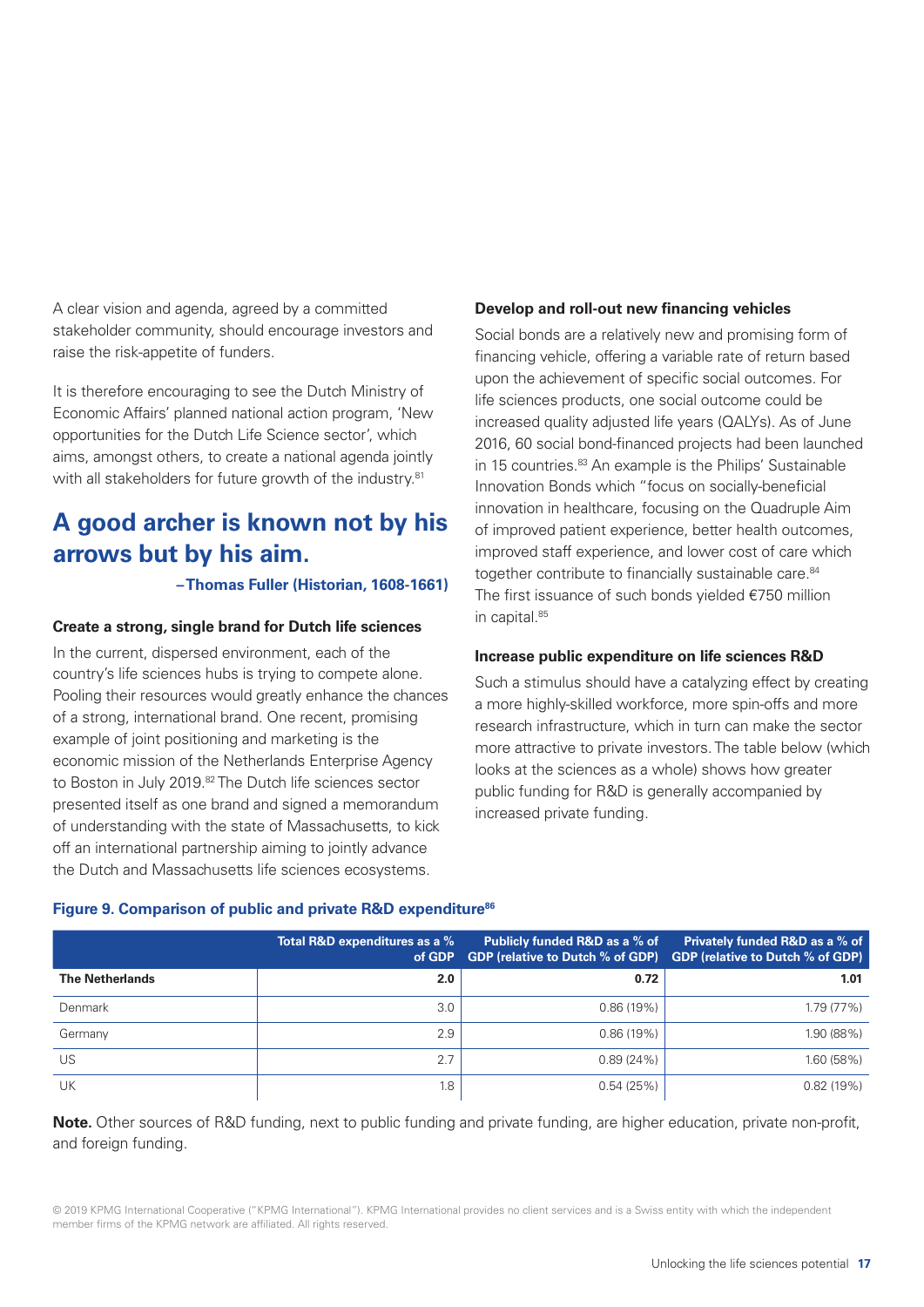#### **Transforming R&D**

The sector is evolving from blockbusters towards personalized offerings, and from trials in a clinical setting towards real-world data collection. At the same time, return on

R&D investment is nearing zero. In order to have a thriving R&D environment by 2030, the individual players in the Dutch life sciences sector need to transform the way they approach R&D in line with emerging trends. This calls for two key actions.

#### **Realize a life sciences data lake**

2

The most important action is the harmonization of data linkage and usage. Linkage increases data availability, making more real-world, evidence-driven research possible, and thereby adding value to the research process. As the example on this page shows, Sweden is a good example of how data linkage can be realized through a coordinated public-private effort.<sup>87</sup> Health RI is a collaborative Dutch healthcare industry group that aims to develop a state-of-the-art infrastructure for data, samples and images. By supporting such initiatives, pharmaceutical and biotech companies can hasten the establishment of a data lake.

#### **Eliminate regulatory inefficiencies**

Such a step should shorten the R&D process and decrease required resources for R&D. To make regulation more efficient, all aspects of regulatory requirements in the R&D process should be periodically assessed by an independent party. An example of such an assessment is KPMG's research conducted for Dutch advisory body Actal (now ATR) in 2015,<sup>88</sup> which showed how the R&D process can be shortened by more than a year in the Netherlands by eliminating regulatory inefficiencies.<sup>89</sup>



# **Sweden's success in data linkage and usage**

In 2005, the Swedish Ministry of Education established the

Committee for Research Infrastructures, tasked with creating a strategy for building a top-notch research infrastructure. The committee's work resulted in the Swedish Research Council's Guide to Research Infrastructure describing the necessary long-term conditions for the future development of the country's research. An expert group for Database Infrastructure was set up in 2006 to establish databases and develop effective tools for sharing research data. In addition, the Swedish National Data Service was set up in 2007, to perform more practical work like securing technical, administrative, legal and educational resources for the collection, storage, and reuse of research data. Furthermore, the government instructed the development of criteria for assessing the extent to which research data, fully or partially produced using public funds meet the FAIR Data principles (findability, accessibility, interoperability, reusability).

# $\overline{3}$

#### **Embracing the life sciences sector**

For Dutch life sciences to fully flourish by 2030, academia, government and society need to embrace the sector. Only then will the ecosystem be able to attract (and

retain) international top talent, the most promising startups, headquarters of renowned industry parties and, not least, investment. Three important steps can hasten such a shift.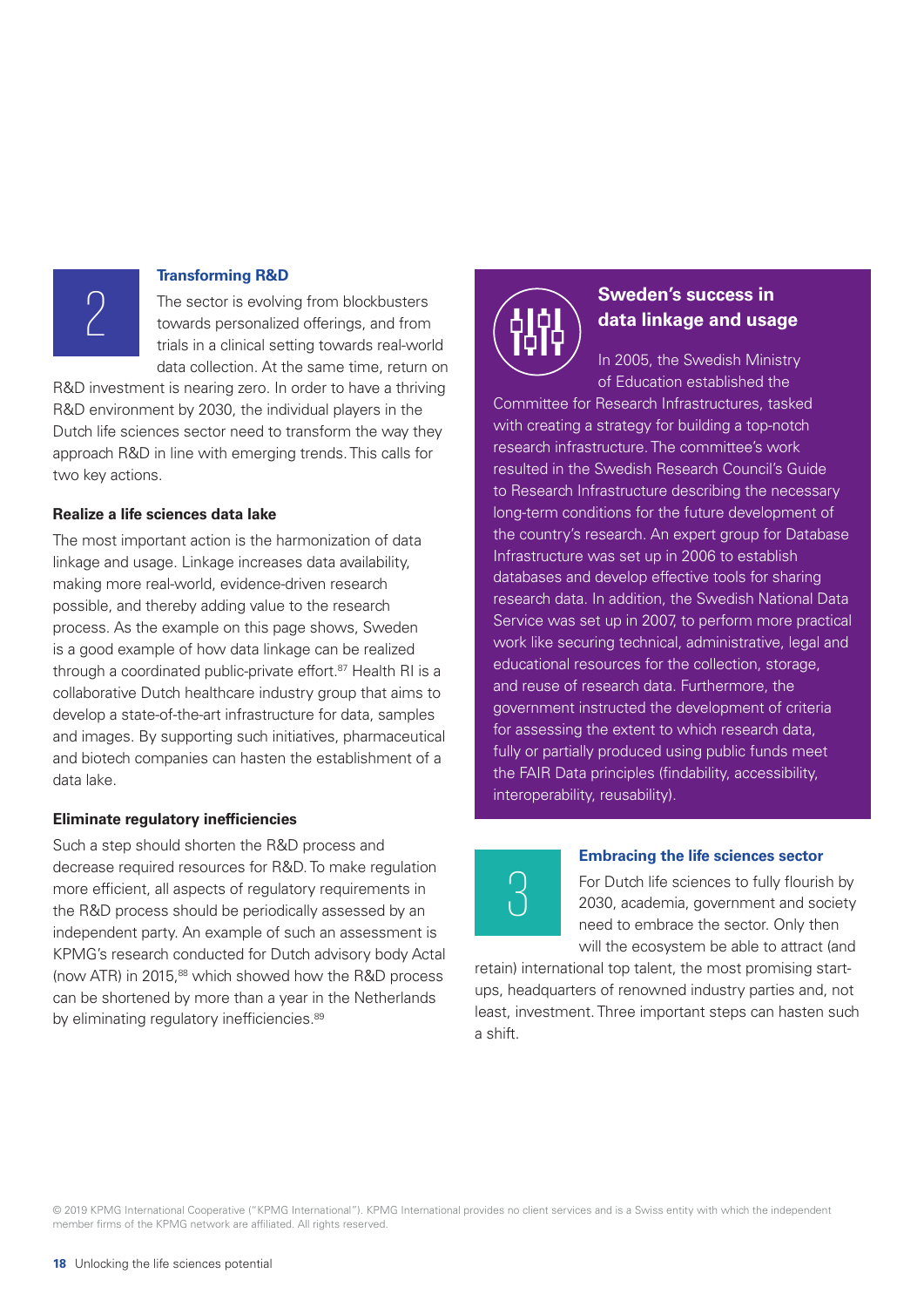## **1. Stimulate entrepreneurship in academia**

Two important target groups have the potential to become entrepreneurs: scientists working in academia, and life sciences university students. There are a number of ways to foster their commercial acumen.

- Evaluate performance of scientific staff in academia not only on academic excellence (raised funds, h-index), but also on commercialization of scientific breakthroughs.
- Include entrepreneurship courses in the curricula of all life sciences university programs.
- Set up a national life sciences incubator (with international reach), similar to the successful Dutch technology incubator Yes! Delft.<sup>90</sup>

# **2. Create a transparent process for market access to expensive medicines**

After market entry, industry parties and the Dutch government often end up in intense and extended pricing discussions that can polarize public opinion, and impact the image of the life sciences sector. A strict economic assessment process and smart procurement is acknowledged as leading practice, but should preferably be carried out in a harmonious, measured and pragmatic manner, to ensure constructive dialogue between government and industry.

# **3. Form a life sciences ethical committee**

The current process of defining prices for medicines might be up for a fundamental refresh, to ensure a balance between funding and value. On one hand, healthcare insurers and government bodies negotiate to optimize medical healthcare value for every euro spent. On the other hand, life sciences companies aim to optimize revenue to fund R&D to discover new cures and meet shareholder expectations. Yet both parties are pursuing the same ultimate goal: to enhance the health and wellbeing of all citizens.

This joint, patient-centric goal is the cornerstone of creative solutions, which include value-based pricing, defaulting to generic medication at lower cost, and streamlining (procurement) processes to reduce inefficiencies.

The reality is that new treatments, and budget challenges, will always be with us, and payers and manufacturers will always seek to balance economic value with quality of life measures. To achieve broad support from society and industry, it is important to set agreed ground rules for the debate, encompassing medical and business principles to define the value of the intervention. Above all, the conversation should be led by ethics, and a national ethics commission could help provide wisdom, transparency and trust.

This commission can build on existing frameworks. For instance, the Advisory Commission Health Package (ACHP)91 of the Dutch Healthcare Institute already provides guidance on whether medicines are deemed to deliver enough increase in QALYs per euro spent. For severe pathologies, a maximum spending of 80,000 euros per QALY is deemed acceptable in the Netherlands. However, the ACHP does not employ a strict threshold with respect to euros spent per QALY. This subsequently leaves the door open for discussions in the political arena, often leading to healthcare expenditures exceeding the limit. While maximum price on treatments, backed up by politicians, could be one solution, the ethical commission could also investigate differentiation in thresholds.

This paper aims to unlock the full potential of the Dutch life sciences industry. By increasing available funding, transforming R&D, and embracing the life sciences industry, the Netherlands can overcome the identified hurdles and leverage the existing enabling preconditions towards a fully flourishing Dutch life sciences sector in 2030. This would allow the Netherlands to make a more substantial contribution towards a world of better health.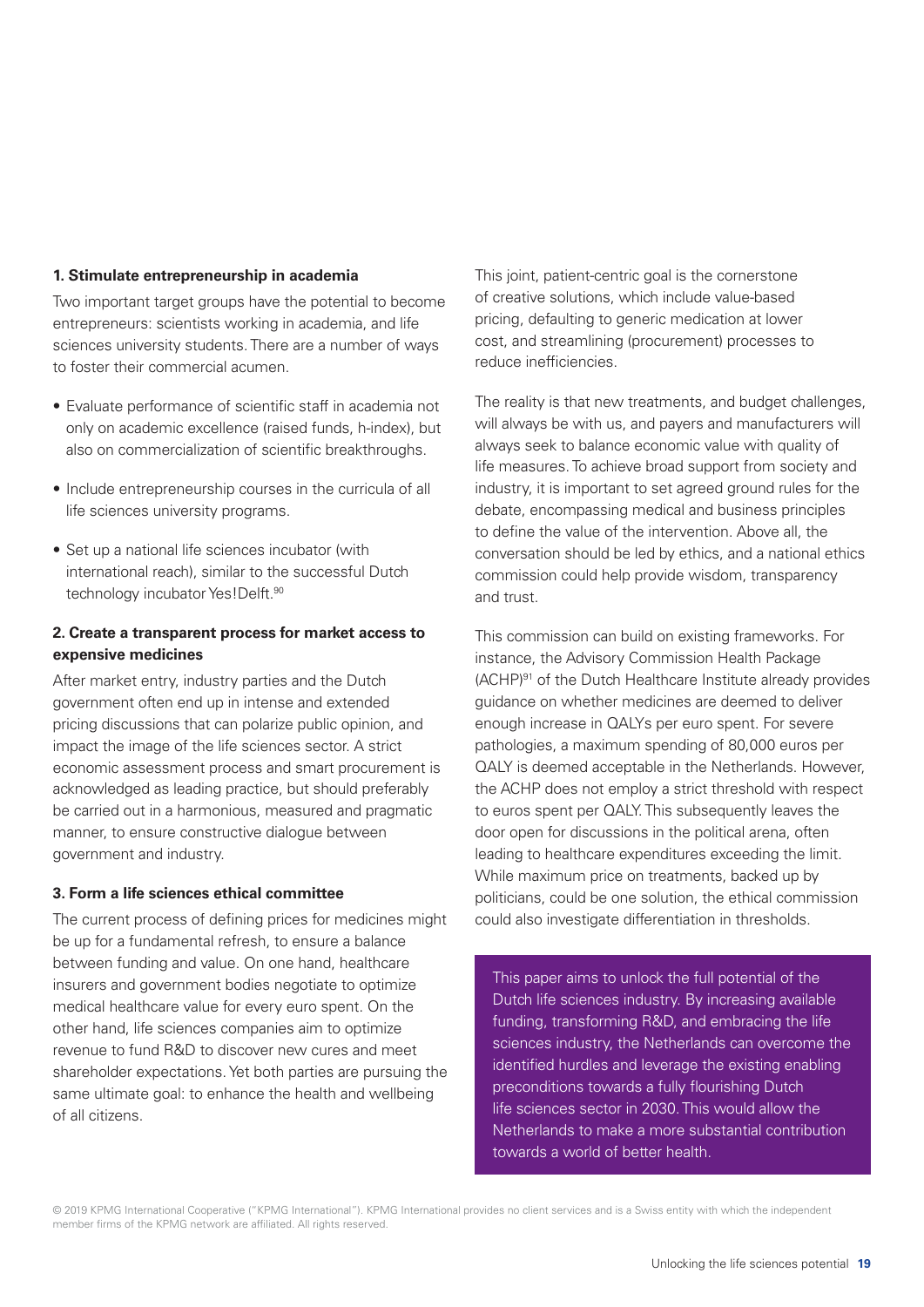- 1. Top sector is a designation by the Dutch Government and implies that the sector hosts private and public parties that excel on a global level. (https://www.topsectoren.nl/)
- 2. Gross value added measures the contribution to the economy of an industry. If it is expressed as a percentage of GDP, it measures the contribution to the total economy (GDP) of a country.
- 3. Monitor topsectoren 2018, CBS, 15 October 2018. (https://www.cbs.nl/nl-nl/maatwerk/2018/41/ monitor-topsectoren-2018)
- 4. Top sectors account for one-quarter of GDP, CBS, 25 October 2017. (https://www.cbs.nl/en-gb/ background/2017/41/top-sectors-account-for-one-quarter-of-gdp)
- 5. Gross value added measures the contribution to the economy of an industry. If it is expressed as a percentage of GDP, it measures the contribution to the total economy (GDP) of a country.
- 6. PharmInvestHolland, as accessed on 3 October 2019. (https://pharminvestholland.nl)
- 7. Life Sciences 2030, HollandBio, 2016. (https://www.hollandbio.nl/wp-content/uploads/2018/03/ Life-Sciences-2030.pdf)
- 8. Top sectors account for one-quarter of GDP, CBS, 25 October 2017. (https://www.cbs.nl/en-gb/ background/2017/41/top-sectors-account-for-one-quarter-of-gdp)
- 9. How will the EMA boost Dutch Life Sciences?, Panda International, 2019. (https://www.pandaint.com/media/site/pandamini/images/EMA-to-boost-Dutch-pharma-Thank-You.pdf)
- 10. Top sector is a designation by the Dutch Government and implies that the sector hosts private and public parties that excel on a global level. (https://www.topsectoren.nl/)
- 11. Life Science Competitiveness Indicators, Office for Life Sciences, May 2018. (https://assets. publishing.service.gov.uk/government/uploads/system/uploads/attachment\_data/file/706963/lifesciences-competitiveness-indicators-2018.pdf)
- 12. Life Sciences Map of the Netherlands, Dutch Life Science Database, 2018. (http://www. dutchlifescience.com/nl/portal/map.php?info=gmap\_search)
- 13. Site Selection for Life Sciences Companies in Europe, 2018 edition, KPMG International, 2018. (https://assets.kpmg/content/dam/kpmg/ch/pdf/site-selection-for-life-sciences-companies-europe-2018-en.pdf)
- 14. Life Science Competitiveness Indicators, Office for Life Sciences, May 2018. (https://assets. publishing.service.gov.uk/government/uploads/system/uploads/attachment\_data/file/706963/lifesciences-competitiveness-indicators-2018.pdf)
- 15. The MedTech market in the Netherlands, KPMG, 2017. (https://assets.kpmg/content/dam/kpmg/ nl/pdf/2018/sector/farmaceutische-industrie/the-medtech-market-in-the-netherlands.pdf)
- 16. Monitor topsectoren 2018, CBS, 15 October 2018. (https://www.cbs.nl/nl-nl/maatwerk/2018/41/ monitor-topsectoren-2018)
- 17. Life science cluster, Kanton Zug, 1 July 2015. (https://www.zg.ch/behoerden/ volkswirtschaftsdirektion/economic-promotion/economy-23/cluster-fact-sheets/downloads/ Life%20Science%20Cluster%20Zug.pdf/view)
- 18. The Netherlands: Europe's most attractive and innovative biopharmaceutical environment, Health-Holland, October 2018. (https://www.health-holland.com/public/downloads/usefuldocuments/dutch-bid-book-for-the-bipharmaceutical-industry)
- 19. Sustained Optimism, European Biotechnology Life Sciences and Industry Magazine, Volume 17, 2018. (https://european-biotechnology.com/fileadmin/Content/Needful-things/EB\_Autumn\_2018\_ Financial-Markets\_final02.pdf)
- 20. Word University Rankings 2019, The World University Rankings, 2019. (https://www. timeshighereducation.com/world-university-rankings/2019/world-ranking#!/page/2/length/25/ sort\_by/rank/sort\_order/asc/cols/stats)
- 21. Leiden Bio Science Park, Pivot Park Oss and Utrecht Science Park company websites.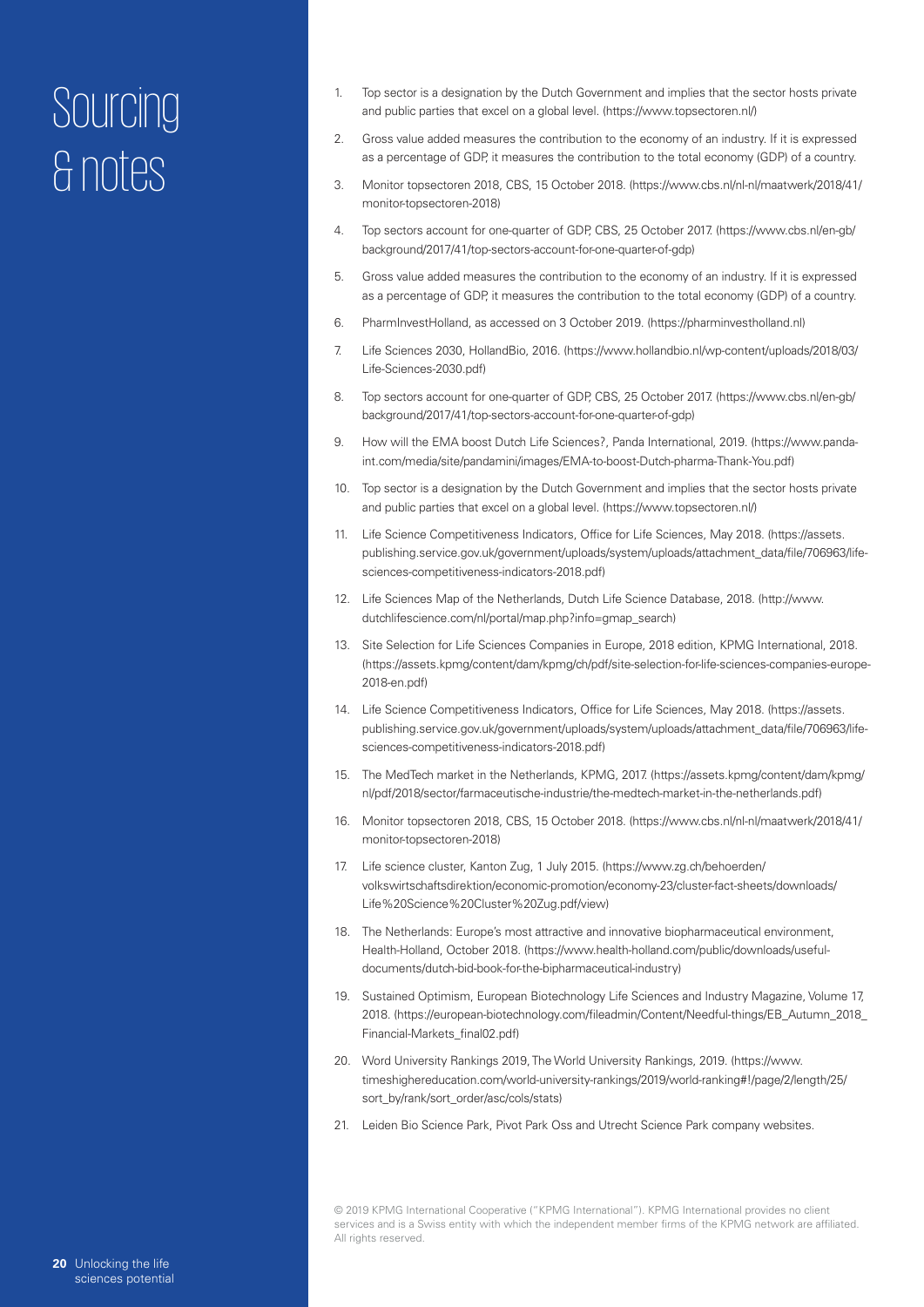- 22. Better Life Index, OECD Better Life Index, 2019. (http://www.oecdbetterlifeindex.org/)
- 23. The Global Talent Competitiveness Index 2018, INSEAD, 2018. (https://www.insead.edu/sites/ default/files/assets/dept/globalindices/docs/GTCI-2018-report.pdf)
- 24. IMD World Talent Ranking 2018, IMD, 2018. (https://www.imd.org/wcc/world-competitivenesscenter-rankings/talent-rankings-2018/)
- 25. The Netherlands Compared 2018, Holland Trade and Invest, 2018. (https://www. hollandtradeandinvest.com/publications/publications/2018/october/3/the-netherlandscompared-2018)
- 26. The Global Competitiveness Report 2018, World Economic Forum, 2018. (http://www3.weforum. org/docs/GCR2018/05FullReport/TheGlobalCompetitivenessReport2018.pdf)
- 27. Work-Life Balance, OECD Better Life Index, 2019. (http://www.oecdbetterlifeindex.org/topics/ work-life-balance/)
- 28. The Dutch bid for the European Medicines Agency, European Council, 2016. (https://www. consilium.europa.eu/media/21805/amsterdam-ema-bidbook.pdf)
- 29. Ibid.
- 30. What are the stages of startup investment?, CP Ventures, 26 May 2016. (https://cp.ventures/ blog/what-are-the-stages-of-startup-investment/)
- 31. The Drug Development Process, U.S. Food & Drug Administration, 2018. (https://www.fda.gov/ patients/learn-about-drug-and-device-approvals/drug-development-process)
- 32. Venture capital and drug development, Leids Universitair Medisch Centrum, 2015. (https://www. lumc.nl/res/att/140527011128224/Presentation-Van-Deventer-YFN-Symposium-2015)
- 33. Supplying Lifeblood to the Drug Development Industry, Origent Data Sciences. (https://www. origent.com/customers/venture-capital/)
- 34. The view beyond venture capital, nature biotechnology, 9 January 2014. (https://www.nature. com/articles/nbt.2780?proof=true&platform=oscar&draft=collection)
- 35. KPMG proprietary analysis.
- 36. History, Galapagos, 2019. (https://www.glpg.com/history)
- 37. Gilead and Galapagos Enter into Transformative Research and Development Collaboration, Galapagos, 14 July 2019. (https://www.glpg.com/press-releases)
- 38. Biotechbedrijf AM Pharma haalt €116 mln op, Financieel Dagblad, 2019. (https://fd.nl/ ondernemen/1308957/biotechbedrijf-am-pharma-haalt-116-mln-op)
- 39. Sustained Optimism, European Biotechnology Life Sciences and Industry Magazine, Volume 17, 2018. (https://european-biotechnology.com/fileadmin/Content/Needful-things/EB\_Autumn\_2018\_ Financial-Markets\_final02.pdf)
- 40. Investing in Biotechnology, Platform Life Sciences, April 2019. (https://www.goingpublic.de/wpcontent/uploads/epaper/epaper-Life-Sciences-2-2019/epaper/ausgabe.pdf)
- 41. Dutch gene therapy pioneer raises \$82 million in U.S. IPO, Reuters, 5 February 2014. (https:// www.reuters.com/article/us-genetherapy-uniqure-ipo-idUSBREA141EX20140205)
- 42. UniQure schrapt banen in Nederland, Skipr, 15 November 2016. (https://www.skipr.nl/actueel/ id28496-uniqure-schrapt-banen-in-nederland.html)
- 43. European biotechs rush to list on Nasdaq, Financial Times, 15 July 2015. (https://www.ft.com/ content/126a1a34-2add-11e5-acfb-cbd2e1c81cca)
- 44. History of sequencing by synthesis, Illumina, 2019. (https://www.illumina.com/science/ technology/next-generation-sequencing/illumina-sequencing-history.html)
- 45. The 8 Best Biotech Companies in Europe's History, Labiotech, 2 April 2019. (https://www. labiotech.eu/tops/best-biotech-companies-europe/)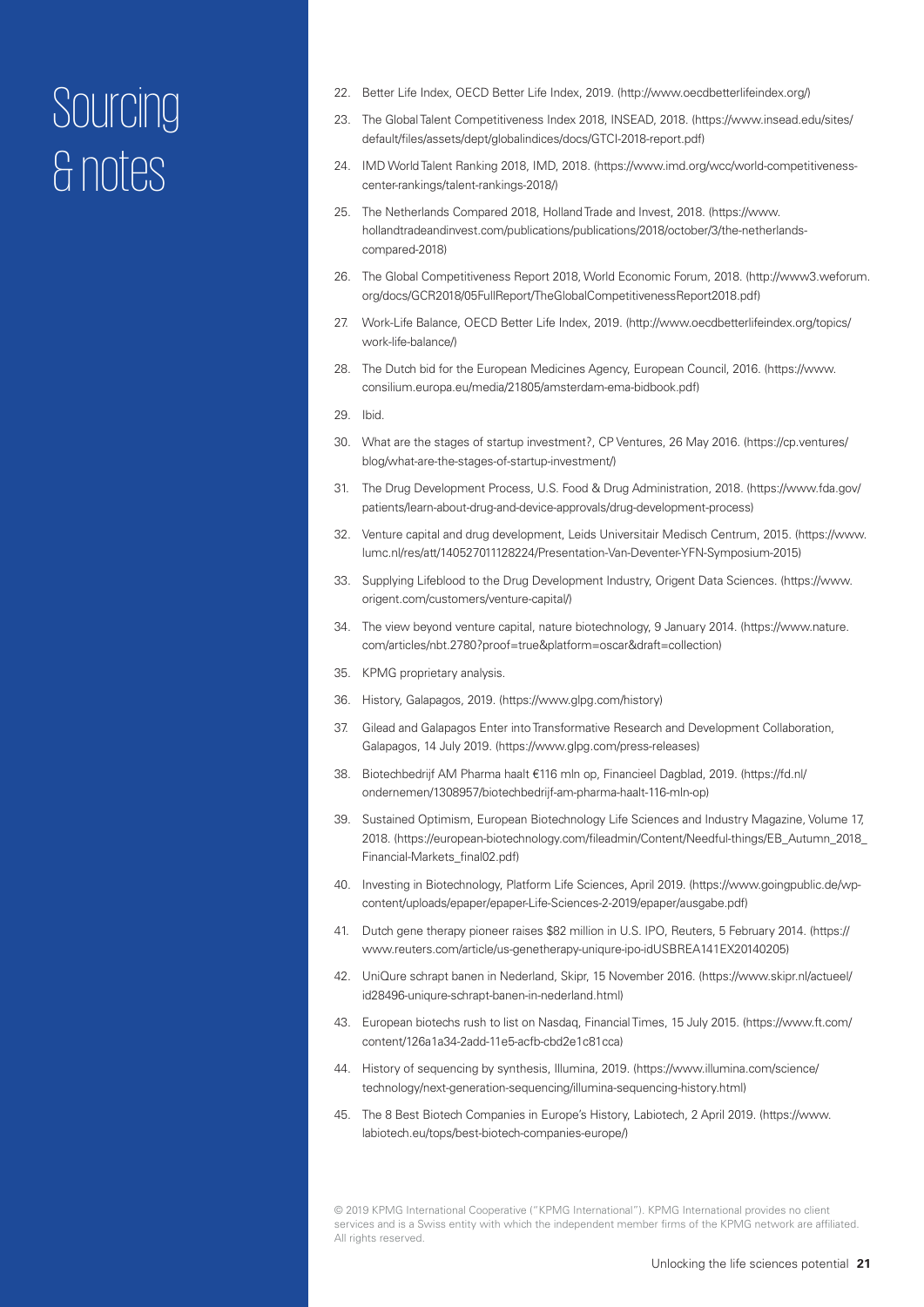- 46. Nederlands biotechbedrijf wijkt uit naar Canada, Financieel dagblad, 2019. (https:// fd.nl/ondernemen/1308479/nederlands-biotechbedrijf-wijkt-uit-naar-canada?utm\_ medium=social&utm\_source=email&utm\_campaign=SHR\_ARTT\_20190712&utm\_content)
- 47. NIEUWE GENERATIE GENEESMIDDELEN IN ONTWIKKELING, Vereniging Innovatieve Geneesmiddelen, 15 July 2019. (https://www.vereniginginnovatievegeneesmiddelen.nl/ nieuwsberichten/2019/07/website/schouw-exodus-bedrijven-door-regelgeving-gentherapie)
- 48. Nieuwe medicijnen kunnen sneller op de markt komen, Actal, 13 August 2015. (https://www. actal.nl/nieuwe-medicijnen-kunnen-sneller-op-de-markt-komen/)
- 49. KPMG proprietary analysis.
- 50. History, Galapagos, 2019. (https://www.glpg.com/history)
- 51. Regionale Ontwikkelingsmaatschappijen (ROM), Ondernemersplein, 2019. (https:// ondernemersplein.kvk.nl/009a-regionale-ontwikkelingsmaatschappijen-rom/)
- 52. De financieringscheck, Investerings- en Ontwikkelingsmaatschappij voor Noord-Nederland, 2019. (https://www.nom.nl/financieringscheck/)
- 53. De impact van Oost NL op de regio, Oost nl, 2019. (https://oostnl.nl/nl/financieren)
- 54. Investments, BOM Brabant Ventures, 2019. (https://www.bom.nl/brabant-ventures/product/ investments)
- 55. Financiering, LIOF Voor ondernemend en innovatief Limburg, 2019. (https://liof.nl/financiering)
- 56. Wij helpen de groeiambities voor uw bedrijf waar te maken, Innovation Quarter, 2018. (https:// www.innovationquarter.nl/investeren/)
- 57. Financiering, Horizon, 2018. (https://www.horizonflevoland.nl/financiering)
- 58. Financiering, nhn, 2019. (https://nhn.nl/financiering/)
- 59. Onze activiteiten, omu, 2019. (http://www.nvomu.nl/over-omu/onze-activiteiten/)
- 60. Financieringscheck, Impuls Zealand, 2019. (https://www.impulszeeland.nl/nl/financieringscheck)
- 61. Growth in Life Sciences Innovation Triggers Demand for Real Estate Clusters, Forbes, 11 February 2019. (https://www.forbes.com/sites/elyrazin/2019/02/11/growth-in-life-sciencesinnovation-triggers-demand-for-real-estate-clusters/#5336771f8489)
- 62. The World's Largest Public Companies, Forbes, 15 May 2019. (https://www.forbes.com/ global2000/)
- 63. Key statistics, Bloomberg, 2019. (https://www.bloomberg.com/quote/GLPG.NA)
- 64. The Netherlands houses large medtech headquarters such as Phillips and Medtronic, but their activities were not the primary focus of this paper.
- 65. The Dutch Education System and Entrepreneurship how can this be adapted to other realities?, Transnational Business Groups, 1 November 2016. (https://transnationalbusinessgroups.eu/tbg/ wp-content/uploads/2016/11/English-O2-A1-Dutch-Education-and-Entrepreneurship.pdf)
- 66. Strenge privacyregels hinderen modisch onderzoek in Nederland, Financieel Dagblad, 2019. (https.//fd.nl/ondernemen/1316827/strenge-privacyregels-hinderen-medisch-onderzoekinnederland)
- 67. 'Landelijke Health Research Infrastructure brengt personalised medicine dichterbij', ZonMw, 15 January 2019. (https://www.zonmw.nl/nl/actueel/nieuws/detail/item/landelijke-health-researchinfrastructure-brengt-personalised-medicine-dichterbij/)
- 68. About Health-RI, Health RI, 2019. (https://www.health-ri.nl/about-health-ri)
- 69. Dirkje is doodziek, waar blijft haar medicijn?, Destentor, 3 November 2017. (https://www. destentor.nl/binnenland/dirkje-is-doodziek-waar-blijft-haar-medicijn-br~af615cd4/)
- 70. Artificial Intelligence in Life Sciences Vendor Landscape and Use-Cases, Emerj, 19 June 2019. (https://emerj.com/ai-sector-overviews/artificial-intelligence-in-life-sciences/)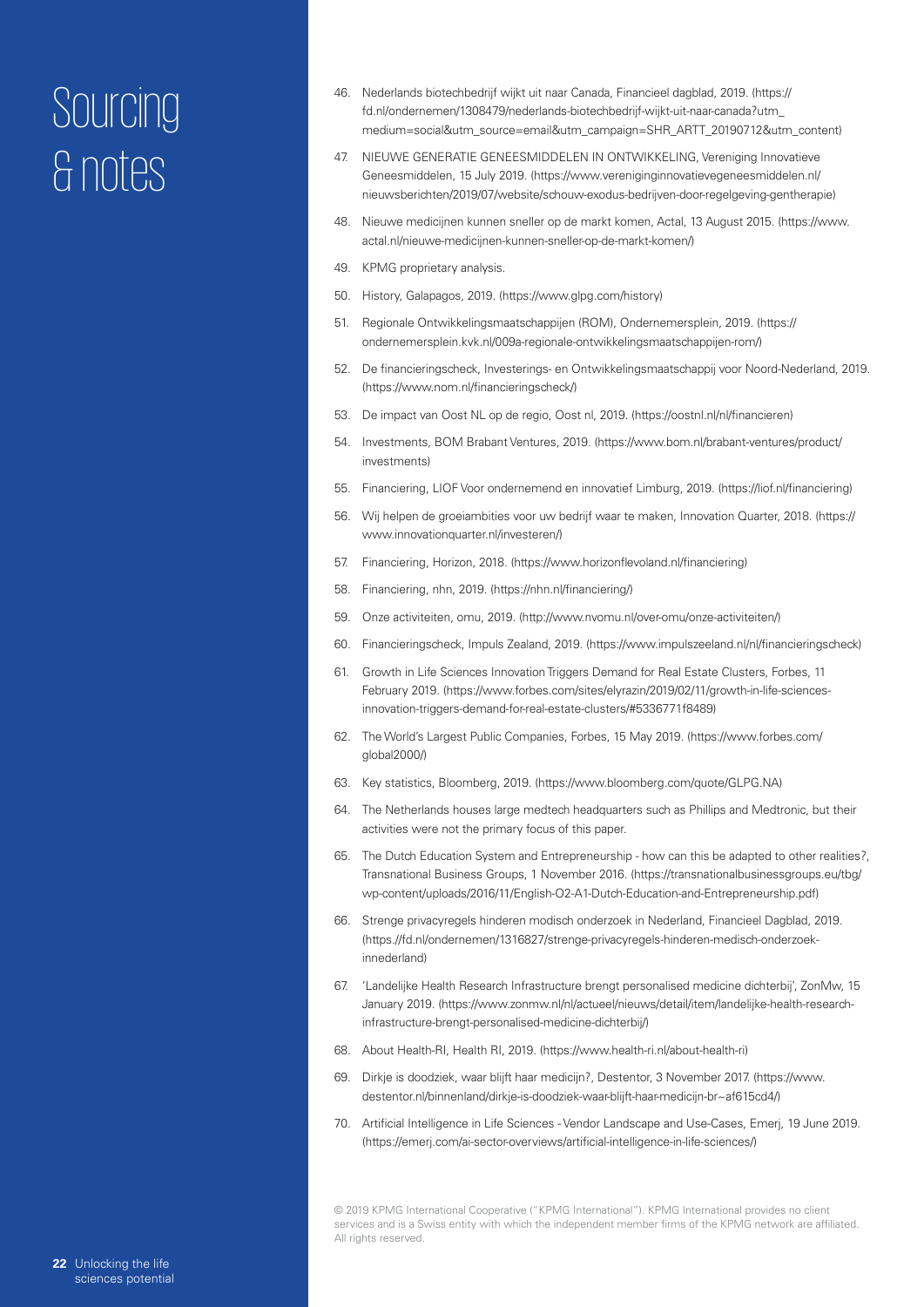- 71. Patient Sensors, Parexel, 2019. (https://www.parexel.com/solutions/integrated-technologies/ patient-technology/patient-sensor-solutions)
- 72. R&D 2030: Reinvent innovation and become an R&D front-runner by 2030, KPMG International, 2018. (https://assets.kpmg/content/dam/kpmg/xx/pdf/2018/11/r-and-d-2030-thriving-on-disruptionseries.pdf)
- 73. Unlocking R&D productivity: Measuring the return from pharmaceutical innovation 2018, Deloitte, 2018. (https://www2.deloitte.com/content/dam/Deloitte/uk/Documents/life-scienceshealth-care/deloitte-uk-measuring-return-on-pharma-innovation-report-2018.pdf)
- 74. Pharma's broken business model: An industry on the brink of terminal decline, Endpoints News, 28 November 2017. (https://endpts.com/pharmas-broken-business-model-an-industry-on-thebrink-of-terminal-decline/)
- 75. Monitor topsectoren 2018, CBS, 15 October 2018. (https://www.cbs.nl/nl-nl/maatwerk/2018/41/ monitor-topsectoren-2018)
- 76. Life science cluster, Kanton Zug, 1 July 2015. (https://www.zg.ch/behoerden/ volkswirtschaftsdirektion/economic-promotion/economy-23/cluster-fact-sheets/downloads/ Life%20Science%20Cluster%20Zug.pdf/view)
- 77. How to Ensure That America's Life-Sciences Sector Remains Globally Competitive, ITIF, 26 March 2018. (https://itif.org/publications/2018/03/26/how-ensure-americas-life-sciences-sectorremains-globally-competitive)
- 78. Life Sciences 2030, HollandBio, 2016. (https://www.hollandbio.nl/wp-content/uploads/2018/03/ Life-Sciences-2030.pdf)
- 79. Actal, onderzoek regeldruk geneesmiddelen, KPMG, July 2015. (https://assets.kpmg/content/ dam/kpmg/pdf/2015/09/Onderzoek-regeldrukgeneesmiddelen.pdf)
- 80. Life Sciences 2030, HollandBio, 2016. (https://www.hollandbio.nl/wp-content/uploads/2018/03/ Life-Sciences-2030.pdf)
- 81. Kamerbrief over versterken Topsector Life Sciences & Health door komst EMA, Rijksoverheid, 5 February 2019. (https://www.rijksoverheid.nl/documenten/kamerstukken/2019/02/05/kamerbriefover-versterken-topsector-life-sciences-health-door-komst-ema)
- 82. Massachusetts and the Netherlands kickoff international partnership in life sciences, Health-Holland, 23 July 2019. (https://www.health-holland.com/news/2019/07/life-sciences-partnershipmassachusetts-the-netherlands)
- 83. Social Impact Bonds: The Early Years, Social Finance, July 2016. (https://socialfinance.org/wpcontent/uploads/2016/07/SIBs-Early-Years\_Social-Finance\_2016\_Final.pdf)
- 84. Green and Sustainability Innovation Bond Framework, Philips, 24 April 2019. (https://www. philips.com/c-dam/corporate/about-philips/investors/debt-info/events/philips\_green\_and\_ sustainability\_bond\_framework\_pub.pdf)
- 85. Philips issues inaugural Green Innovation Bond, Philips, 15 May 2019. (https://www.philips. com/content/corporate/en\_AA/about/news/archive/standard/news/press/2019/20190515-philipsissues-inaugural-green-innovation-bond.html/)
- 86. Public funding of science: An international comparison, Centraal Planbureau, March 2014. (https://www.cpb.nl/sites/default/files/publicaties/download/cpb-background-document-march-2014-public-funding-science-international-comparison.pdf)
- 87. FAIR Principles, GO FAIR, 2019. (https://www.go-fair.org/fair-principles/)
- 88. About Actal, Actal, 2019. (https://www.actal.nl/english/about-actal/)
- 89. Actal, onderzoek regeldruk geneesmiddelen, KPMG, July 2015. (https://assets.kpmg/content/ dam/kpmg/pdf/2015/09/Onderzoek-regeldruk-geneesmiddelen.pdf)
- 90. YES! DELFT, 2019. (https://www.yesdelft.com/)
- 91. Adviescommissie Pakket, Zorginstituut Nederland, 2016. (https://www.zorginstituutnederland.nl/ over-ons/commissies/adviescommissie-pakket-acp)